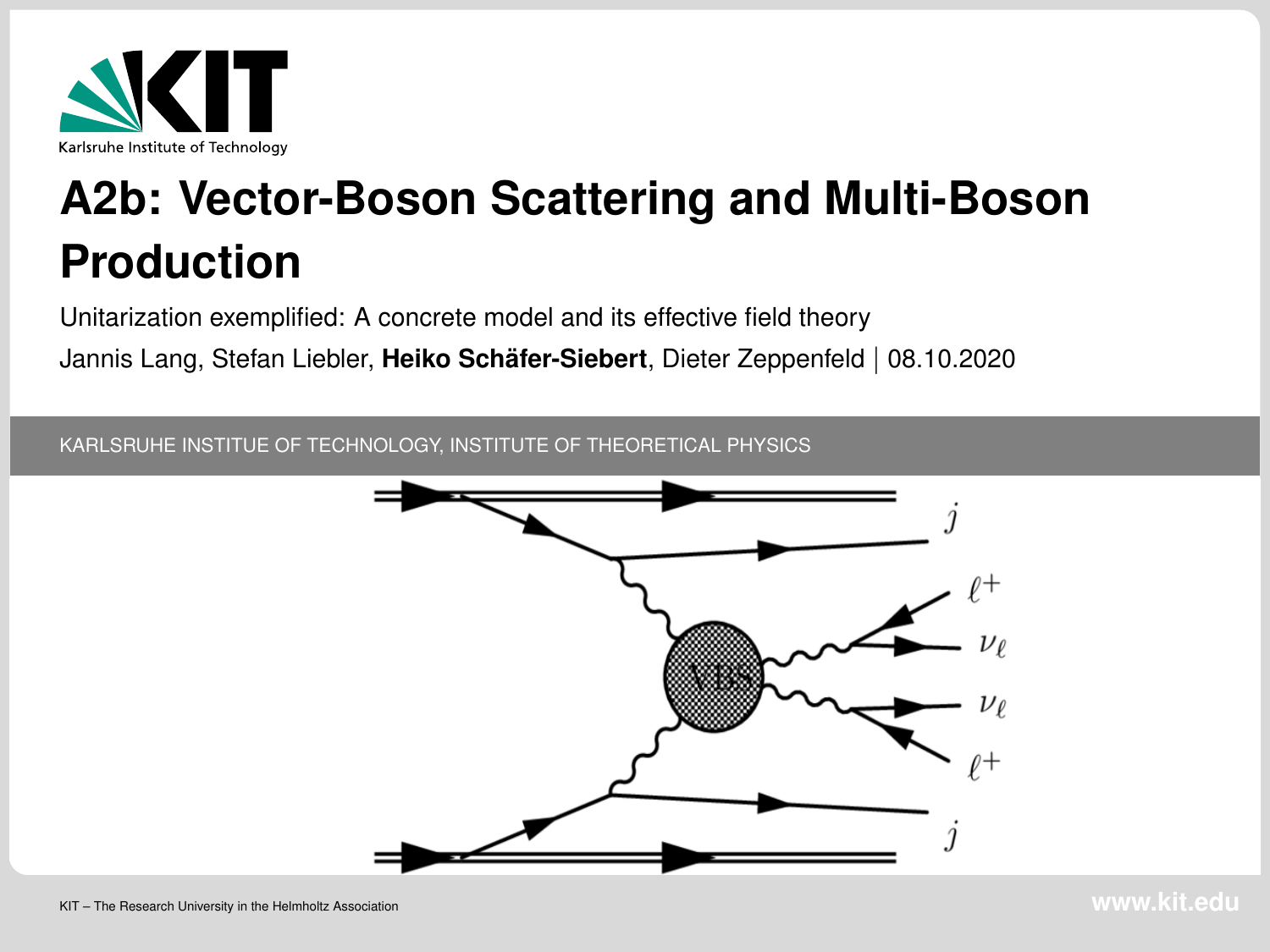## **Outline**





- [Toy Model and its EFT](#page-9-0)
- [On-Shell Scattering](#page-19-0)
- [Full Analysis \(VBFNLO\)](#page-22-0)



Jannis Lang, Stefan Liebler, **Heiko Schafer-Siebert ¨** , Dieter Zeppenfeld – [A2b: Vector-Boson Scattering and Multi-Boson Production](#page-0-0) 08.10.2020 08.10.2020 2/34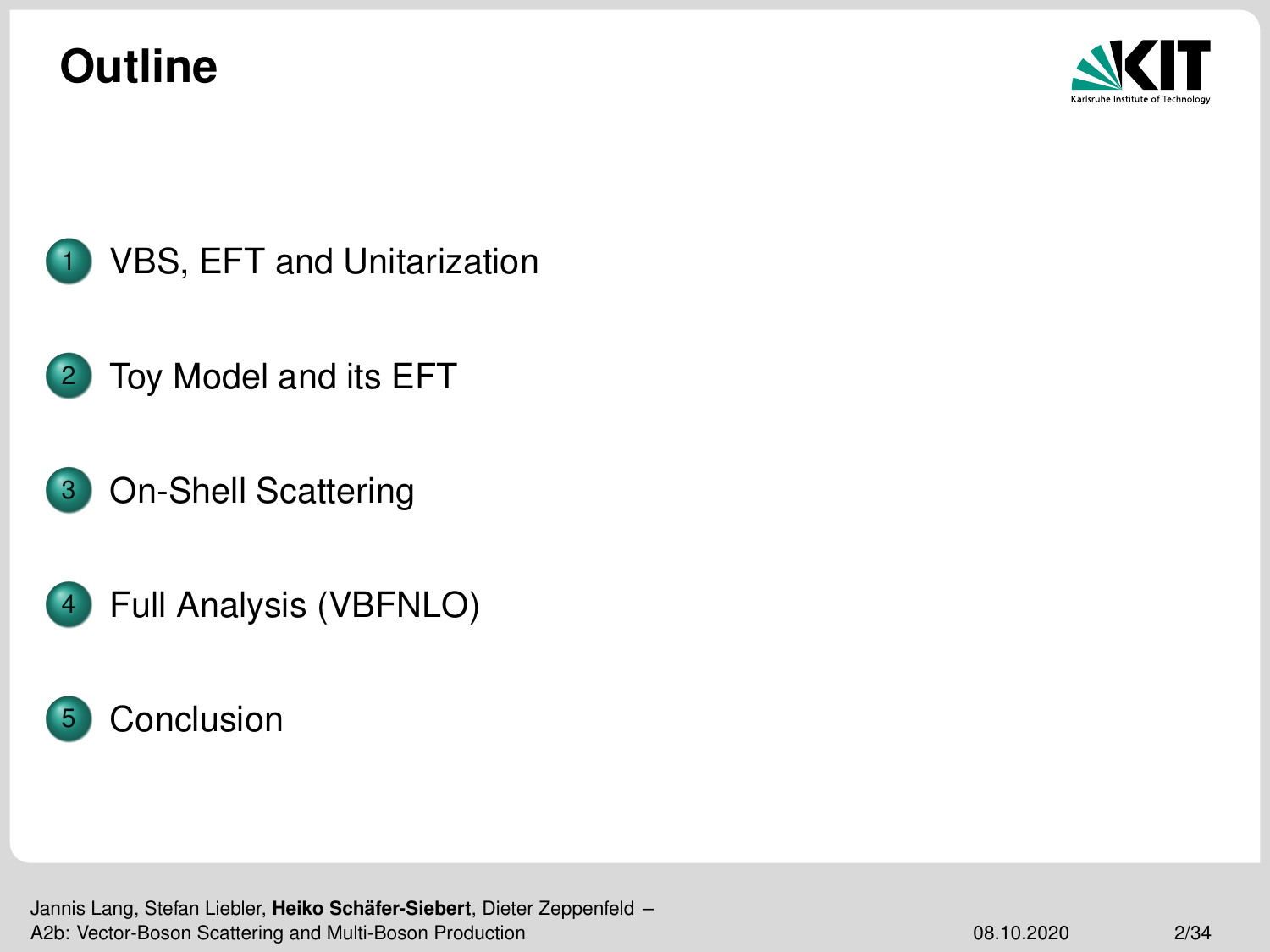<span id="page-2-0"></span>Description of BSM effects in Vector-Boson Scattering (VBS)

- **UV** complete model
- Bottom-up EFT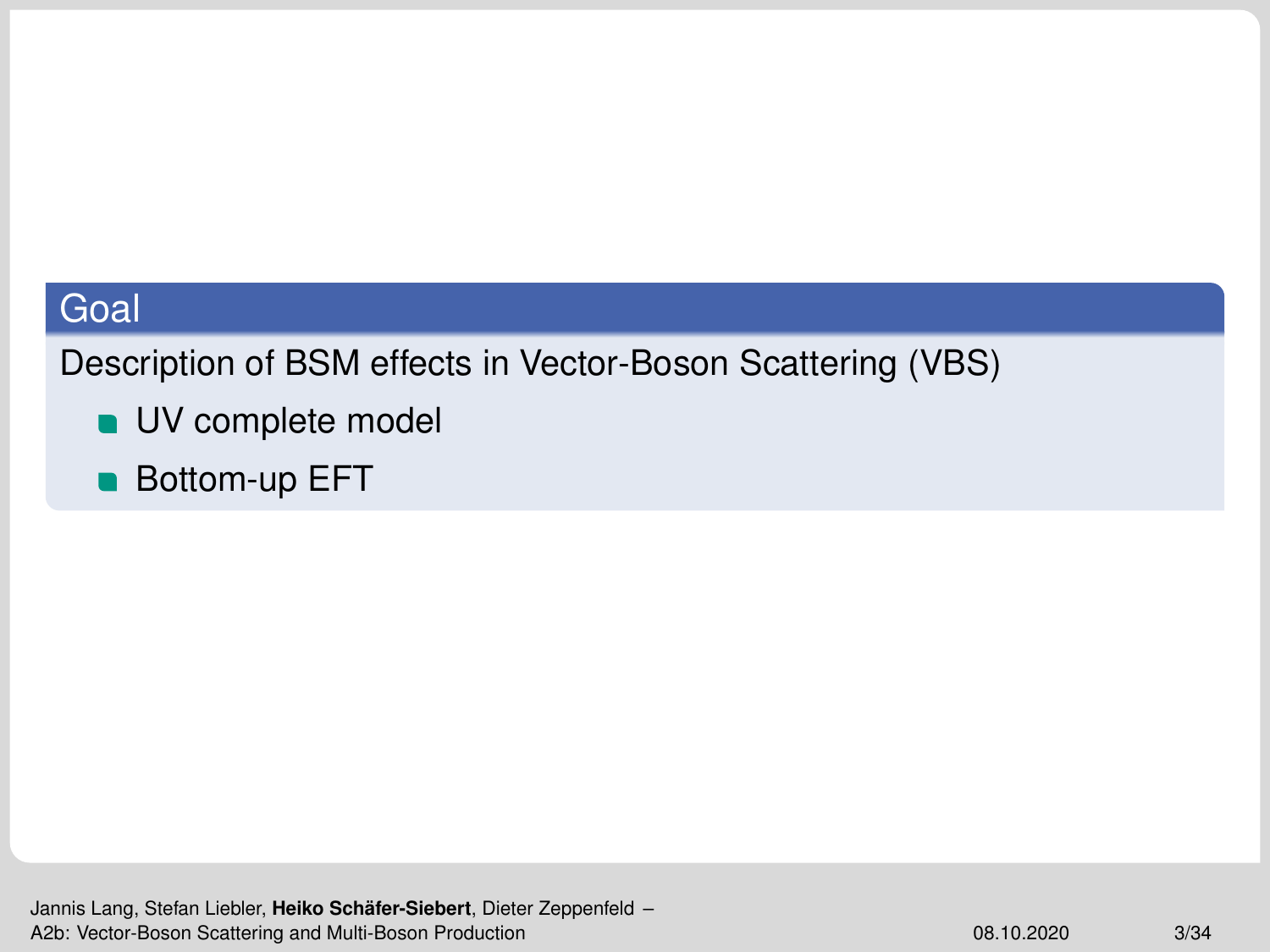#### EFT

$$
\mathcal{L}_{EFT} = \sum_{d=6}^{\infty} \sum_{i} \frac{f_{i}^{(d)}}{\Lambda^{d-4}} O_{i}^{(d)} = \sum_{i} \frac{f_{i}^{(6)}}{\Lambda^{2}} O_{i}^{(6)} + \sum_{i} \frac{f_{i}^{(8)}}{\Lambda^{4}} O_{i}^{(8)} + \dots
$$
\n
$$
= \frac{f_{WWW}}{\Lambda^{2}} \text{Tr} \left( \hat{W}^{\mu}{}_{\nu} \hat{W}^{\nu}{}_{\rho} \hat{W}^{\rho}{}_{\mu} \right) + \dots
$$
\n
$$
+ \frac{f_{T_{0}}}{\Lambda^{4}} \text{Tr} \left( \hat{W}^{\mu\nu} \hat{W}_{\mu\nu} \right) \text{Tr} \left( \hat{W}^{\alpha\beta} \hat{W}_{\alpha\beta} \right) + \dots
$$
\n
$$
+ \frac{f_{M_{0}}}{\Lambda^{4}} \text{Tr} \left[ \hat{W}_{\mu\nu} \hat{W}^{\mu\nu} \right] \times \left[ (D_{\beta} \Phi)^{\dagger} D^{\beta} \Phi \right] + \dots
$$
\n
$$
+ \frac{f_{S_{0}}}{\Lambda^{4}} \left[ (D_{\mu} \Phi)^{\dagger} D_{\nu} \Phi \right] \times \left[ (D^{\mu} \Phi)^{\dagger} D^{\nu} \Phi \right] + \dots \tag{1}
$$

- Deviations from the SM can rise with energy
- **Finite range of validity**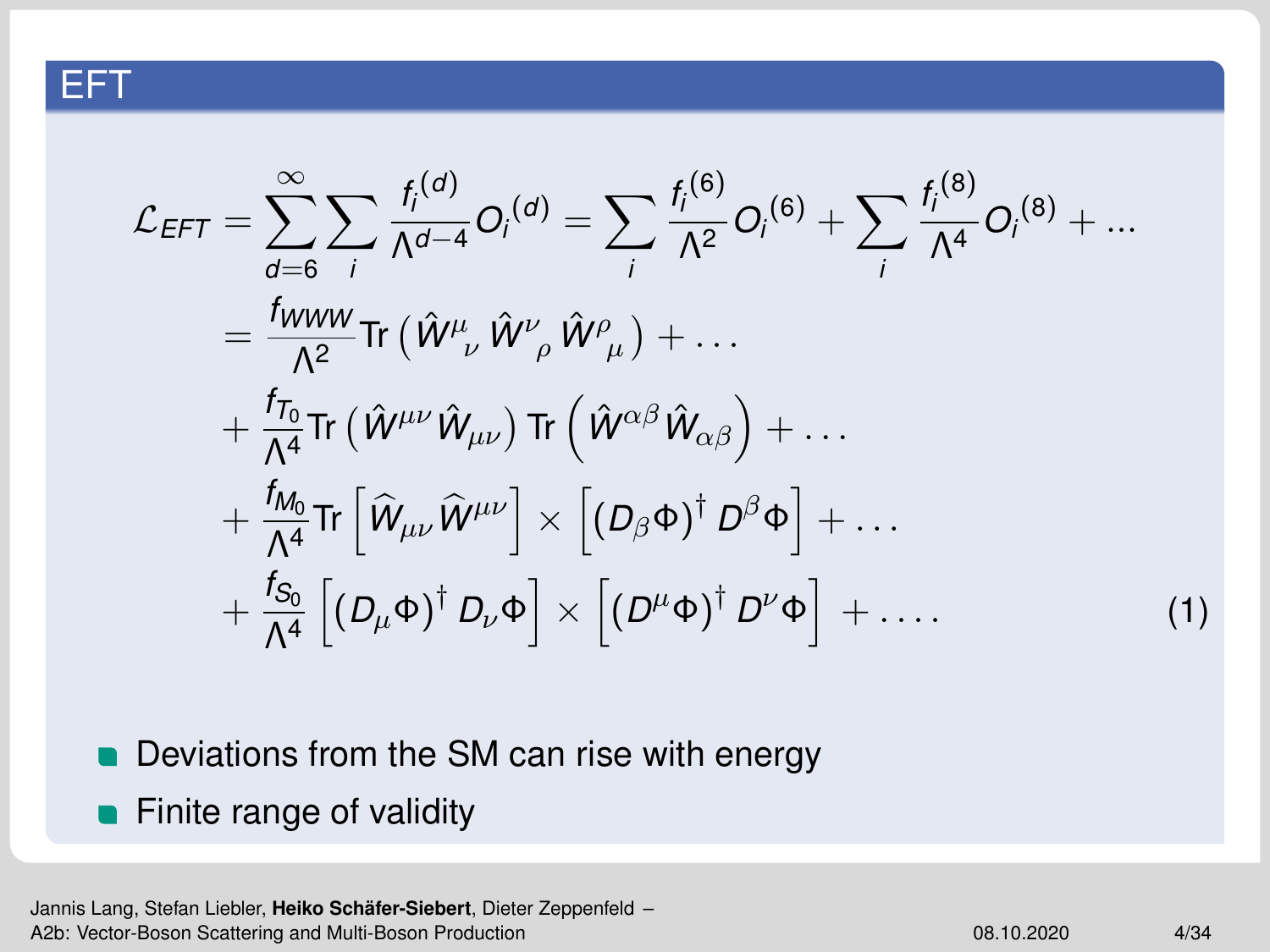



Jannis Lang, Stefan Liebler, Heiko Schäfer-Siebert, Dieter Zeppenfeld -[A2b: Vector-Boson Scattering and Multi-Boson Production](#page-0-0) 08.10.2020 08.10.2020 5/34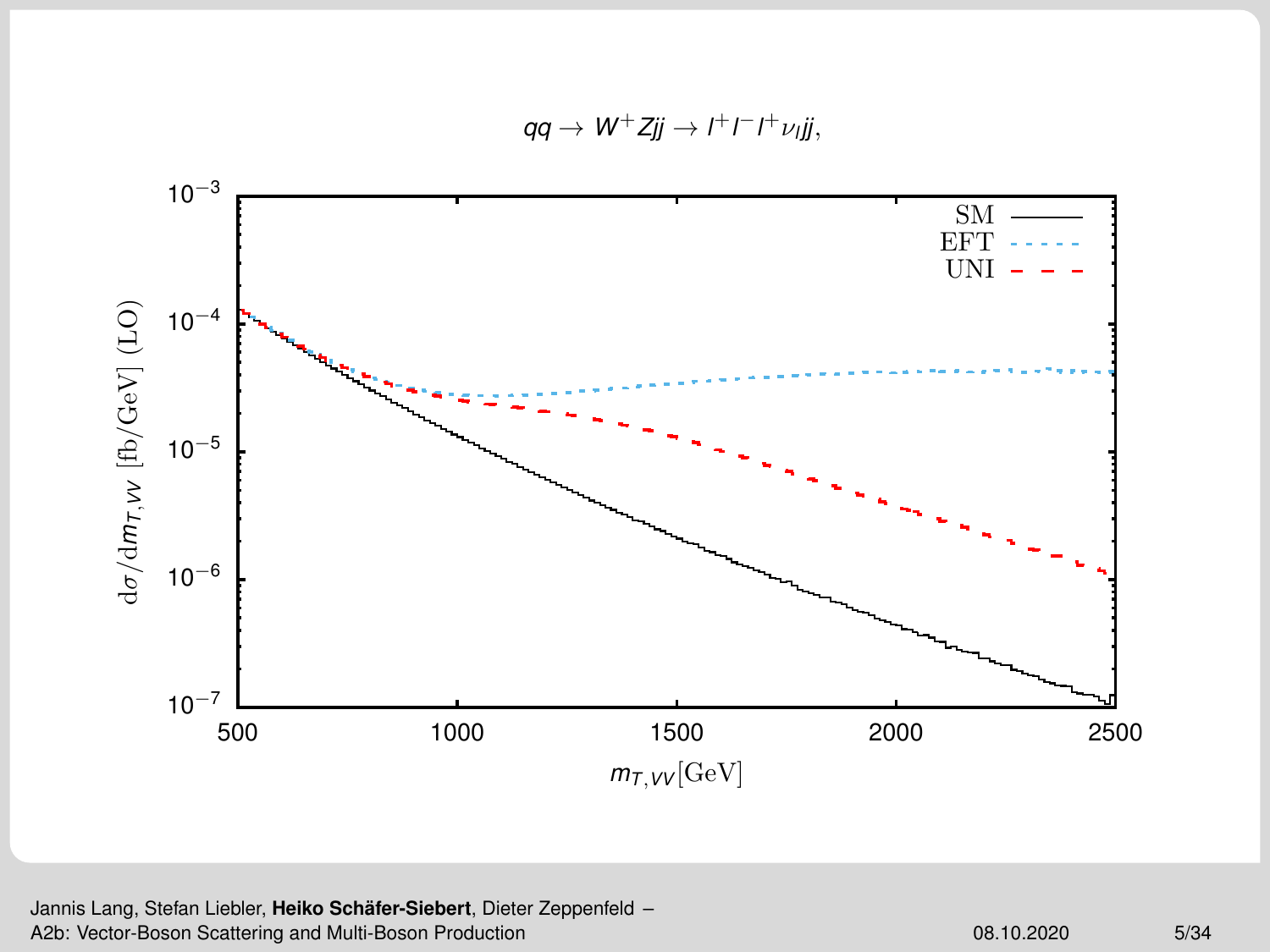Description of BSM effects in Vector-Boson Scattering (VBS)

- **UV** complete model
- **under Unitarized bottom-up EFT** 
	- Cut-off, Clipping
	- Form-Factor
	- **K-Matrix unitarization**
	- T-Matrix projection [\(arxiv:1807.02512\)](https://arxiv.org/pdf/1807.02512.pdf)
	- $\blacksquare$  T<sub>u</sub>-model [\(arxiv:1807.02707\)](https://arxiv.org/pdf/1807.02707.pdf)
	- ...

Which unitarization should one use?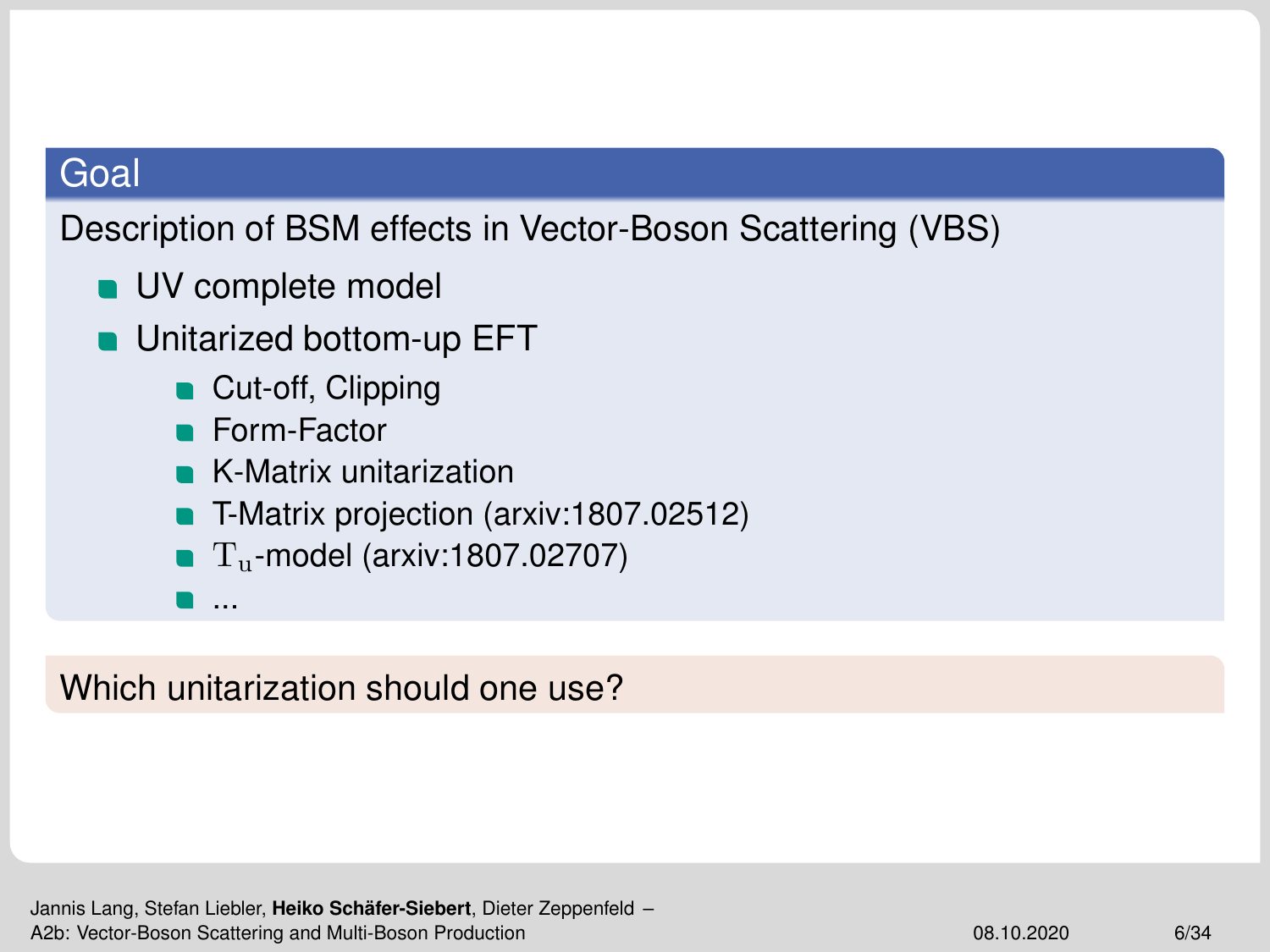Description of BSM effects in Vector-Boson Scattering (VBS)

- **UV** complete model
- **under Unitarized bottom-up EFT** 
	- Cut-off, Clipping
	- **Form-Factor**
	- **K-Matrix unitarization**
	- T-Matrix projection [\(arxiv:1807.02512\)](https://arxiv.org/pdf/1807.02512.pdf)
	- $\blacksquare$  T<sub>u</sub>-model [\(arxiv:1807.02707\)](https://arxiv.org/pdf/1807.02707.pdf)
	- ...

Which unitarization should one use?

**Any unitarization is better than no unitarization**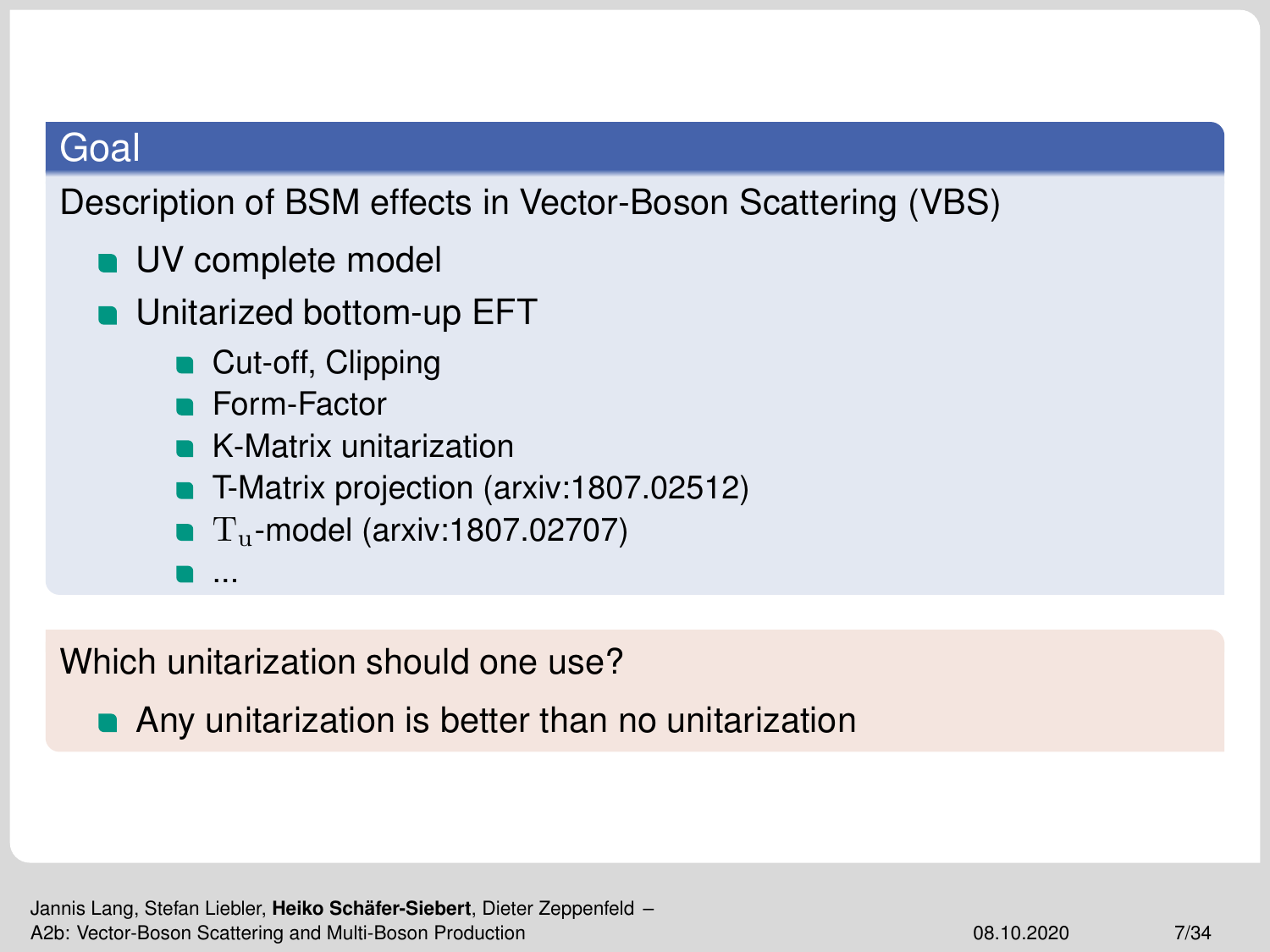Description of BSM effects in Vector-Boson Scattering (VBS)

- **UV** complete model
- Unitarized bottom-up EFT
	- $\blacksquare$  T<sub>u</sub>-model

Which unitarization should one use?

**Any unitarization is better than no unitarization** 

#### Limits

How well does the unitarized EFT describe features of the UV complete model?

- **Small deviations**
- Resonances
- **Threshold behavior**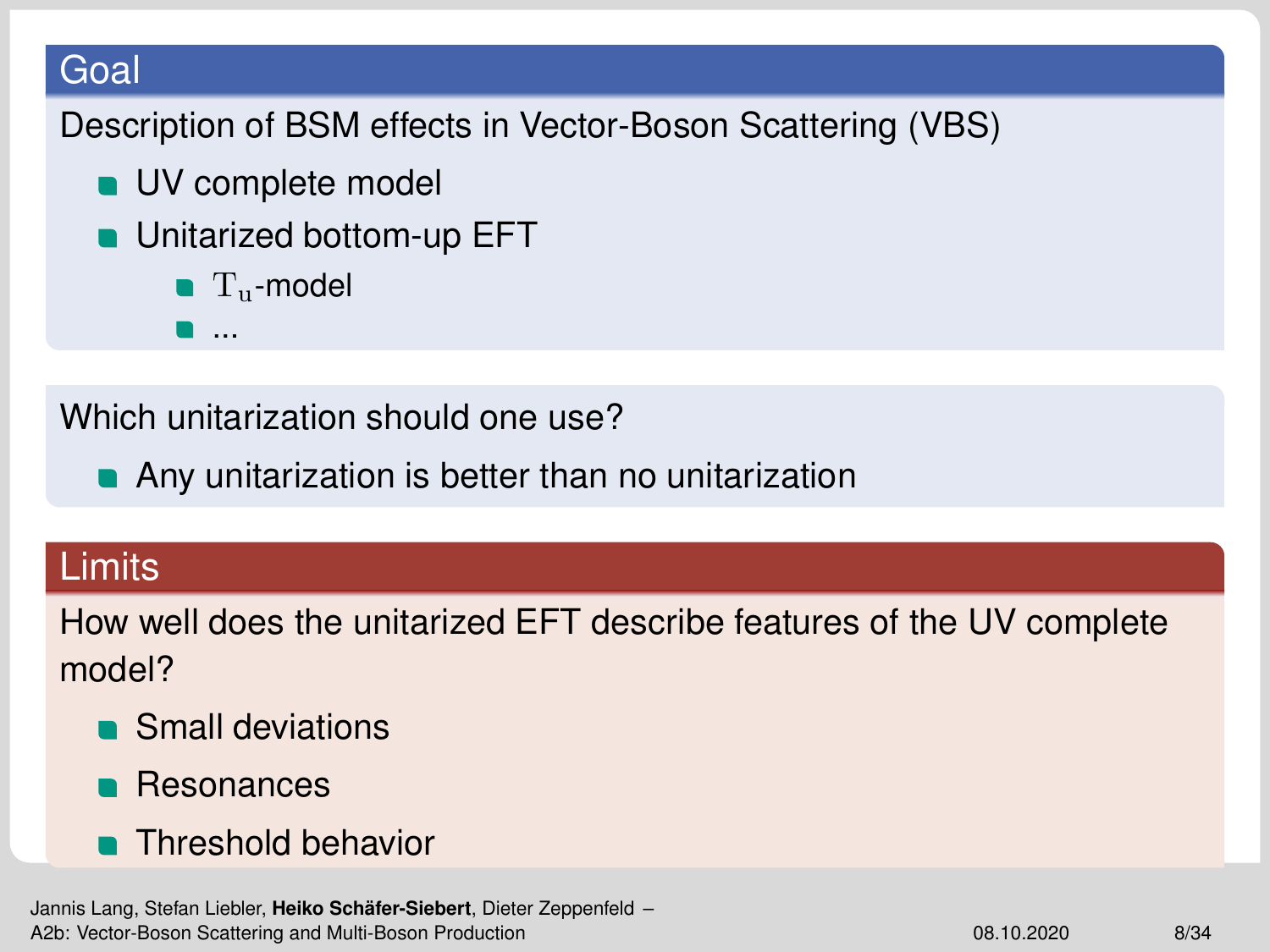## **Limits**

How well does the unitarized EFT describe features of a UV complete model?

- **Small deviations: quite well**
- **Resonances:** 
	- Transverse scattering: not at all [\(arxiv:1807.02512\)](https://arxiv.org/pdf/1807.02512.pdf)
	- **Longitudinal scattering: Ideas (e.g. Inverse Amplitude Method** [arxiv:1808.04413\)](https://arxiv.org/pdf/1808.04413.pdf)
- **Threshold behavior: ?**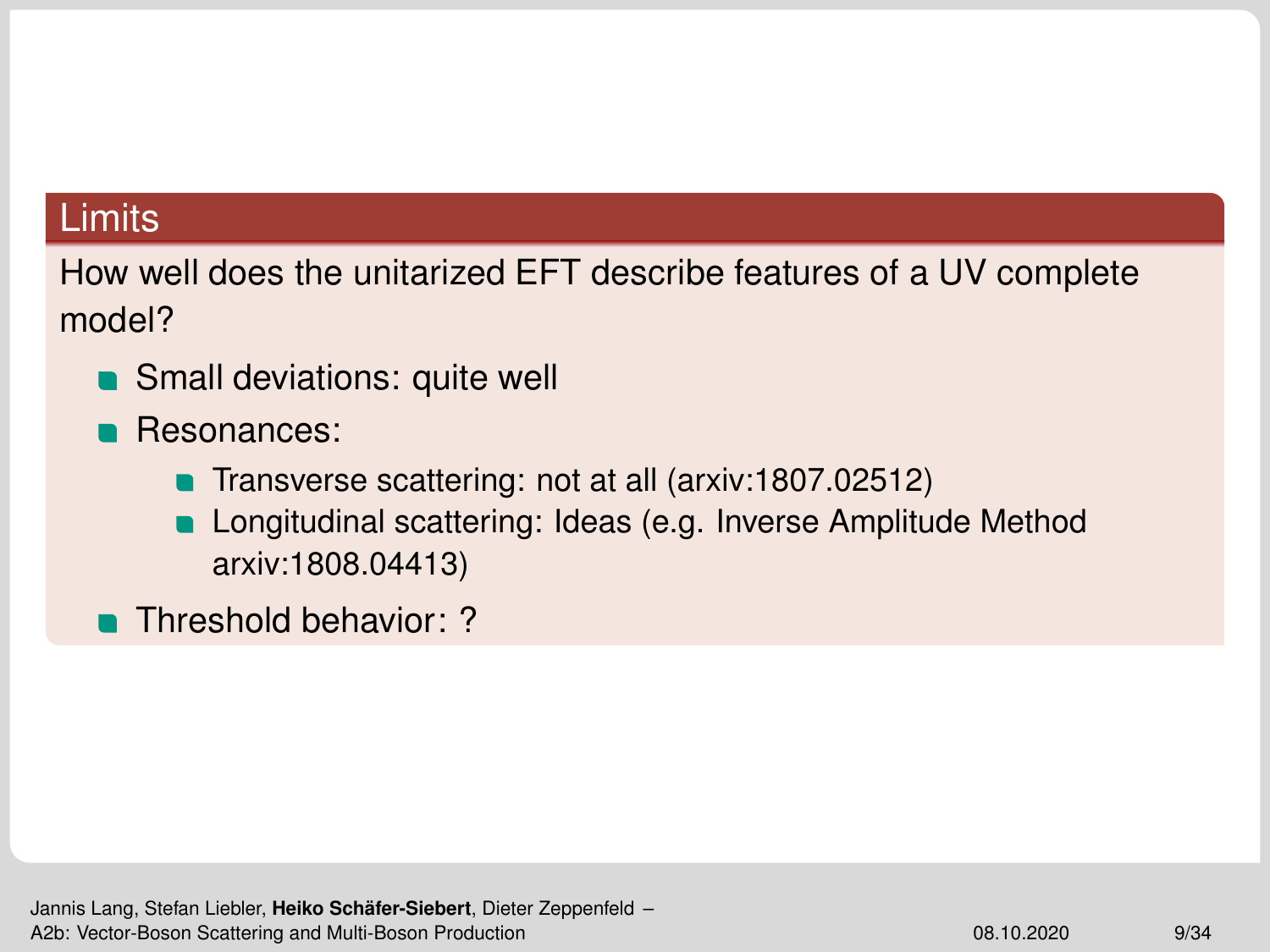## <span id="page-9-0"></span>**Toy Model**



#### **Requirements**

- **Enhancement in transverse scattering**
- Coupling only to vector bosons (and Higgs boson)
- Dimension-8 operators are dominant in the corresponding EFT (VBS is the most relevant channel)
- **EFT** is not ruled out (current limits on Wilson coefficients)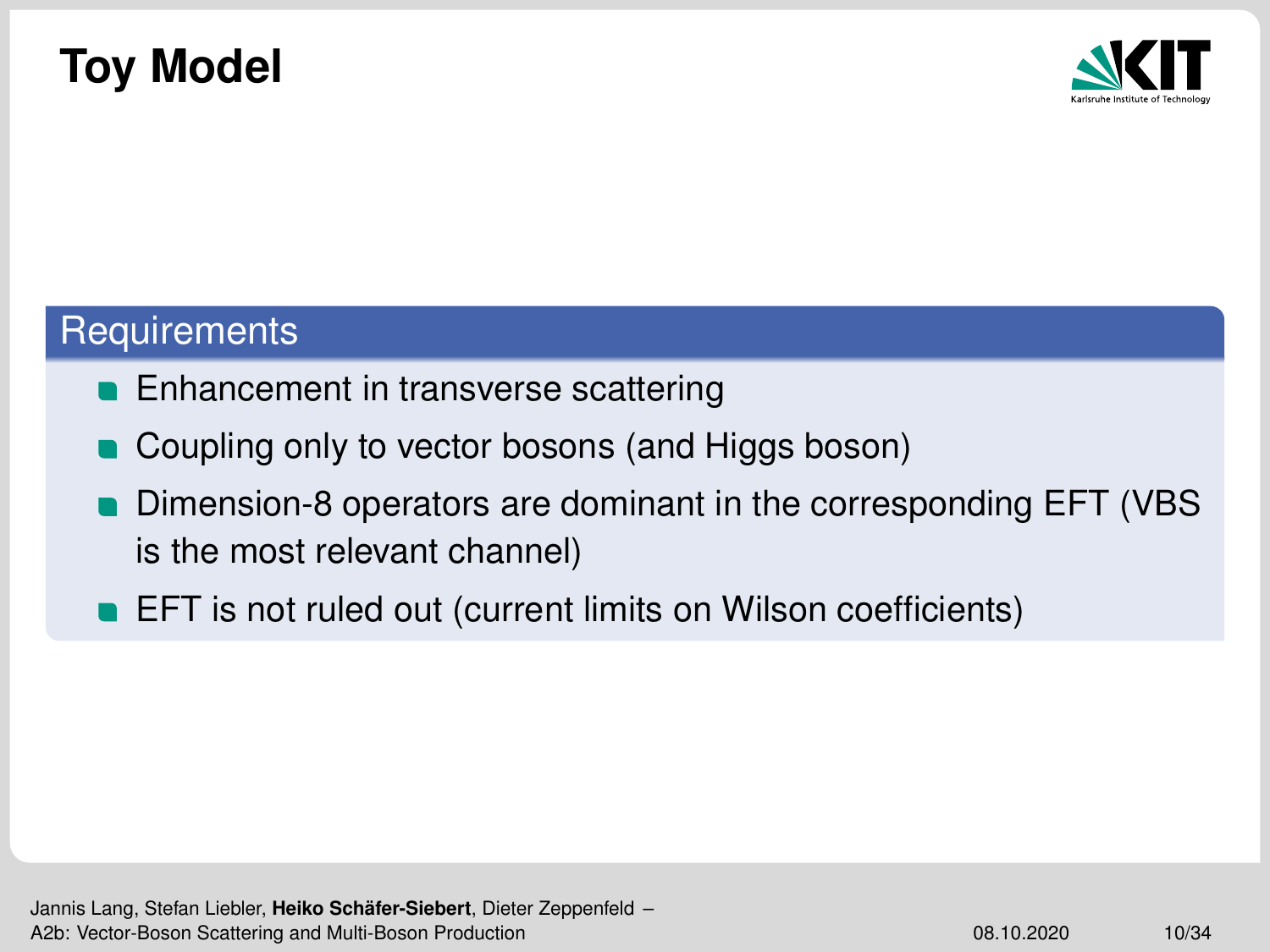# **Toy Model**



## **Requirements**

- **Enhancement in transverse scattering**
- Coupling only to vector bosons (and Higgs boson)
- Dimension-8 operators are dominant int the corresponding EFT (VBS is the most relevant channel)
- **EFT** is not ruled out (current limits on Wilson coefficients)

## Partice Contetn

- Massive fermionic and/or scalar  $SU(2)_L$  multiplets
- *SU*(2)<sub>*L*</sub> representation R specified by isospin *J<sub>R</sub>*
- coupling only to gauge bosons via  $SU(2)_L$  gauge interaction
- Effects at one-loop level
- Charged loop particle lead to field strength tensors in EFT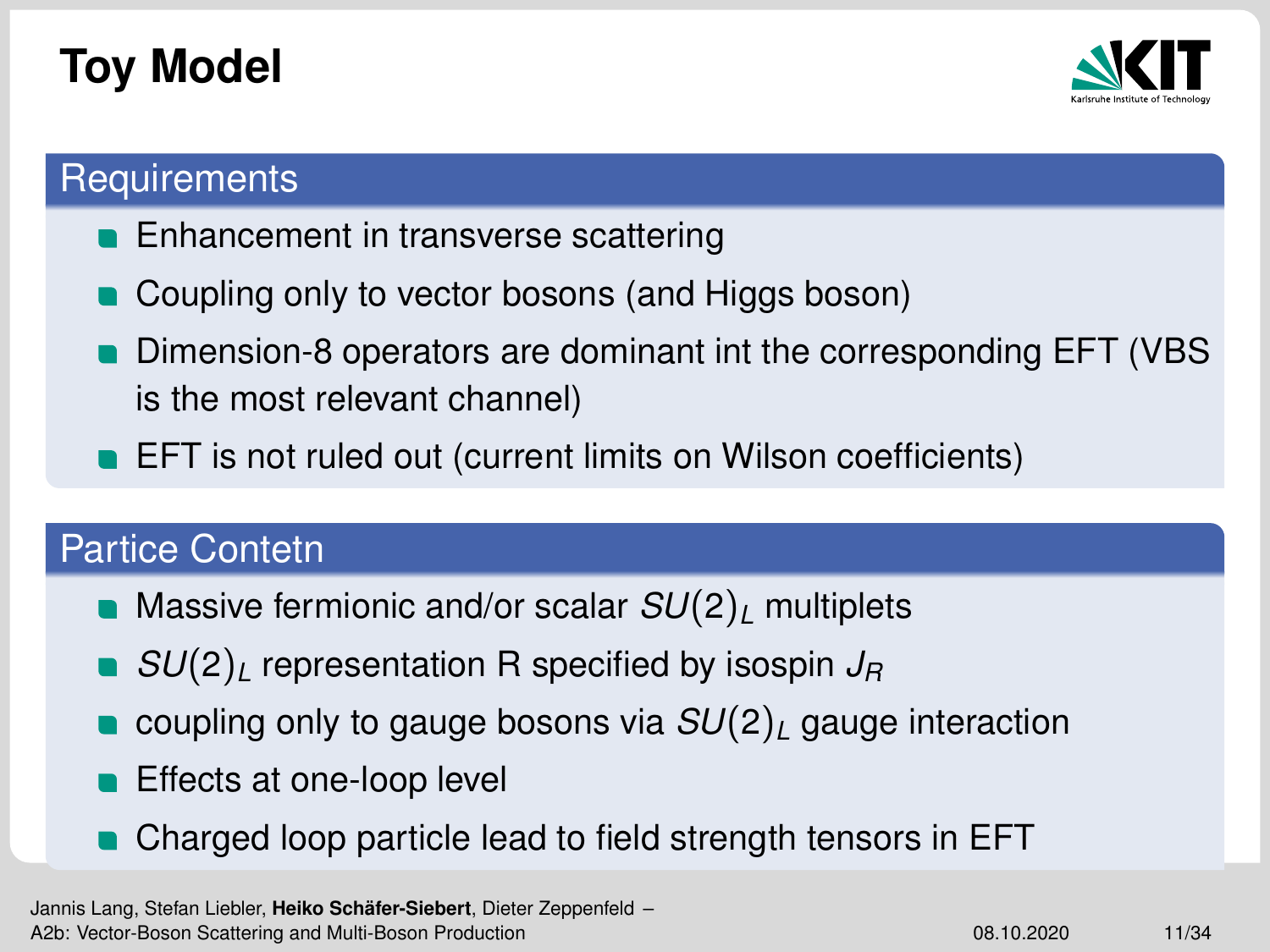## Relevant Lagrangian in the *SU*(2)*<sup>L</sup>* limit

$$
\mathcal{L} = \frac{1}{2} (\partial_{\mu} H)^2 - \frac{m_H^2}{2} H^2
$$
  
-  $\frac{1}{2} \text{Tr} (\hat{W}^{\mu\nu} \hat{W}_{\mu\nu}) + \frac{m_W^2}{2} \left( \sum_{a=1}^3 W_{\mu}^a W^{a\mu} \right) \left( 1 + \frac{H}{v} \right)^2$   
+  $\bar{\Psi} (i \gamma_{\mu} D^{\mu} - M_F) \Psi + (D^{\mu} \Phi)^{\dagger} D_{\mu} \Phi - M_S^2 \Phi^{\dagger} \Phi.$  (2)

- **Fermionic coupling is not chiral**
- Model coincides with the class of minimal dark matter models (e.g. [arxiv:0512090 \[hep-ph\]\)](https://arxiv.org/pdf/hep-ph/0512090.pdf)
- Give contributions to vector boson propagators, three vector boson vertices and four vector boson vertices at 1-loop level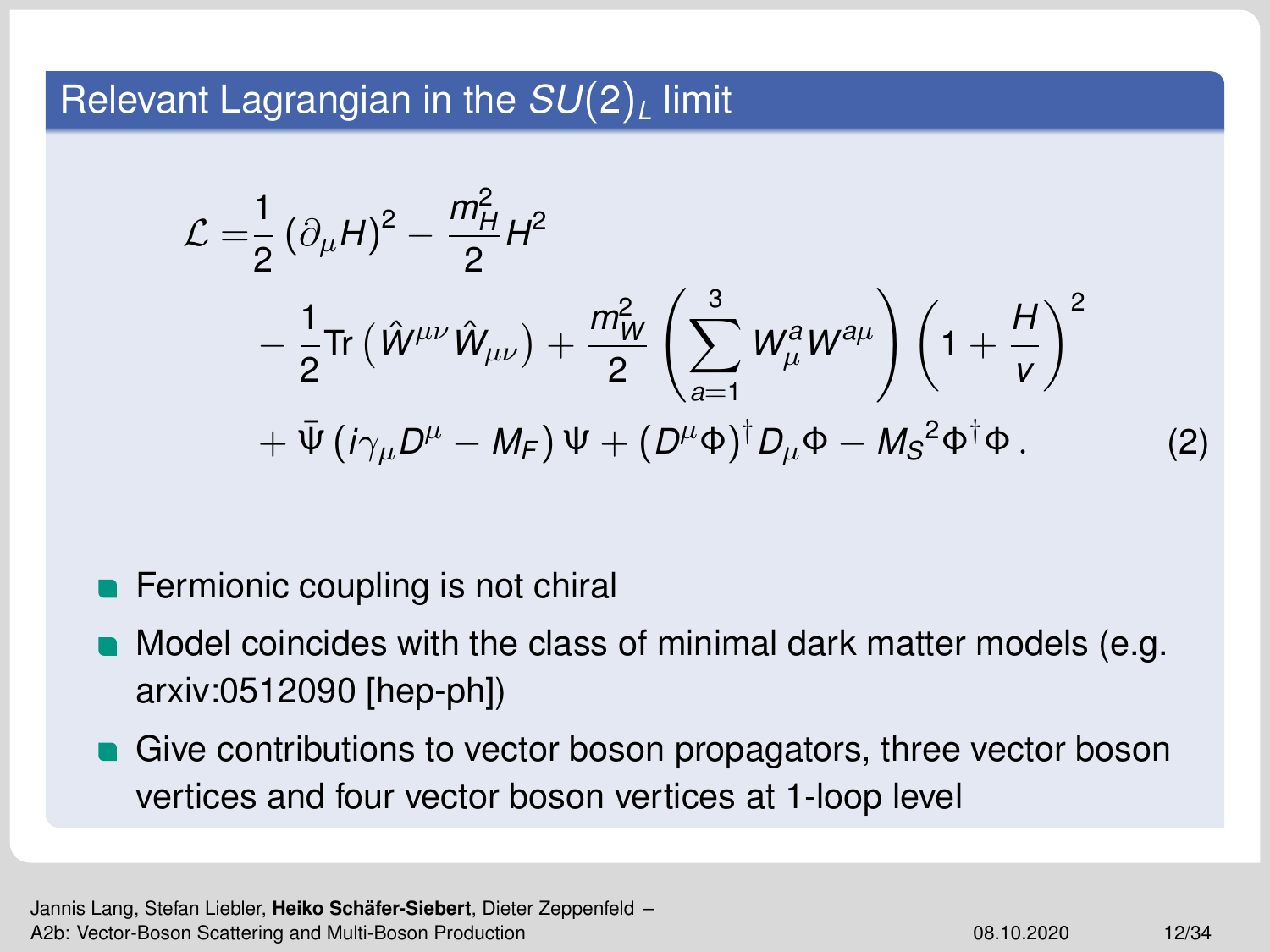#### Loop Calculation and Renormalization

- **Rewrite loop contributions in terms of Passarino-Veltman integrals**
- *MS* renormalization of the gauge boson fields and the coupling *g*,  $\mu = M_F^2, M_S^2$

$$
\delta_3 = -g^2 \Delta_{\epsilon} \left( \sum_{F} n_F \frac{T_F}{12\pi^2} + \sum_{S} n_S \frac{T_S}{48\pi^2} \right), \qquad (3)
$$

$$
\delta_g = -\frac{1}{2} \delta_3 = \frac{g^2}{2} \Delta_{\epsilon} \left( \sum_{F} n_F \frac{T_F}{12\pi^2} + \sum_{S} n_S \frac{T_S}{48\pi^2} \right), \qquad (4)
$$

$$
\Delta_{\epsilon} = \frac{1}{\epsilon} - \gamma_E + \log(4\pi), \tag{5}
$$

$$
T_R = \frac{1}{3} \left[ J_R (J_R + 1) (2J_R + 1) \right], \quad C_{2,R} = J_R (J_R + 1). \tag{6}
$$

Jannis Lang, Stefan Liebler, **Heiko Schafer-Siebert ¨** , Dieter Zeppenfeld – [A2b: Vector-Boson Scattering and Multi-Boson Production](#page-0-0) 08.10.2020 13/34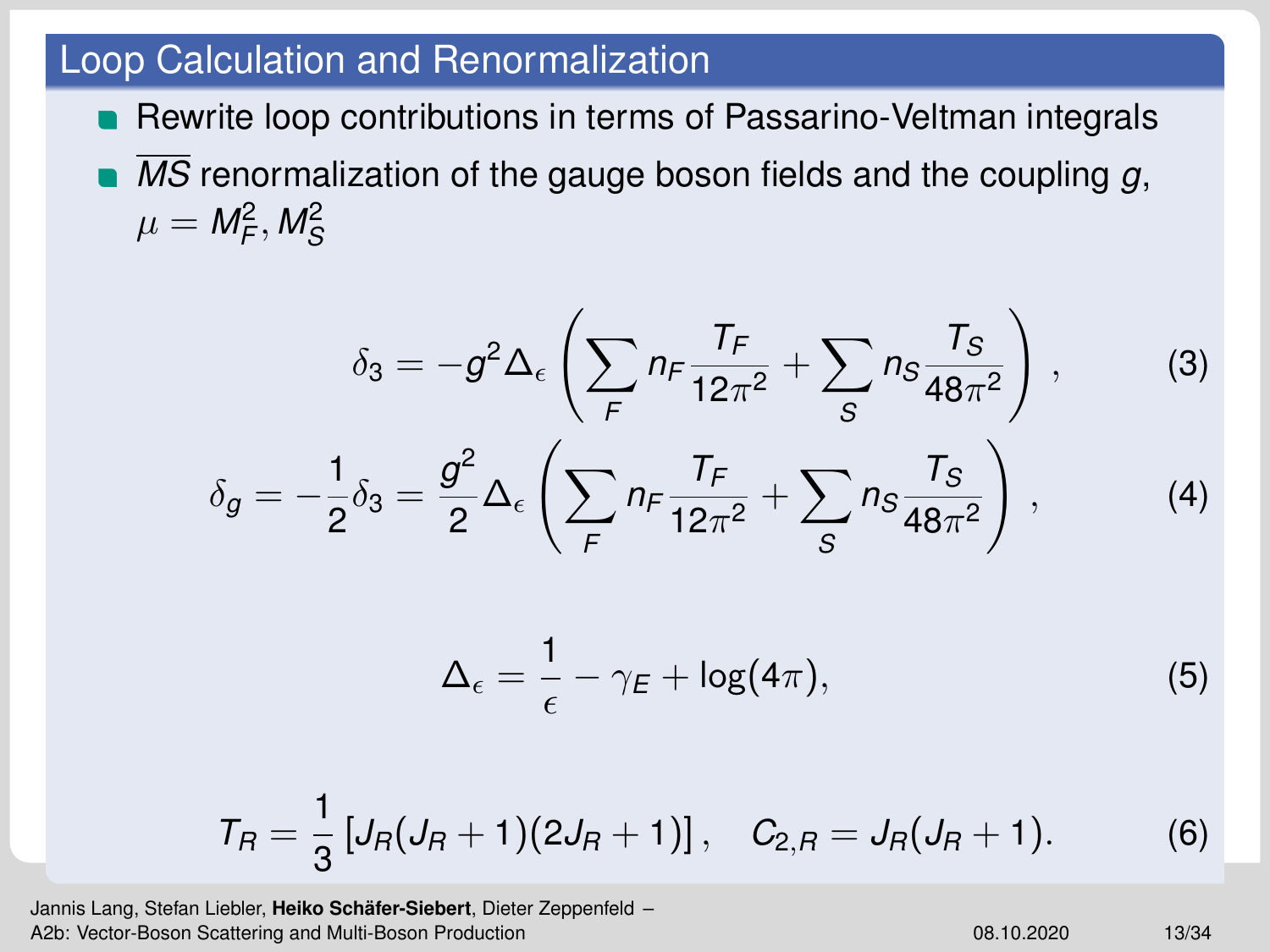## EFT

$$
\mathcal{L}_{EFT} = f_{WW}\text{Tr}\left(\hat{W}^{\mu\nu}\hat{W}_{\mu\nu}\right) + \frac{f_{DW}}{\Lambda^2}\text{Tr}\left([\hat{D}_{\alpha},\hat{W}^{\mu\nu}][\hat{D}^{\alpha},\hat{W}_{\mu\nu}]\right) \n+ \frac{f_{WW}}{\Lambda^2}\text{Tr}\left(\hat{W}^{\mu}_{\ \nu}\hat{W}^{\nu}_{\ \rho}\hat{W}^{\rho}_{\ \mu}\right) + \frac{f_{D2W}}{\Lambda^4}\text{Tr}\left([\hat{D}_{\alpha},[\hat{D}^{\alpha},\hat{W}^{\mu\nu}]][\hat{D}_{\beta},[\hat{D}^{\beta},\hat{W}_{\mu\nu}]]\right) \n+ \frac{f_{DWWW_0}}{\Lambda^4}\text{Tr}\left([\hat{D}_{\alpha},\hat{W}^{\mu}_{\ \nu}][\hat{D}^{\alpha},\hat{W}^{\nu}_{\ \rho}]\hat{W}^{\rho}_{\ \mu}\right) \n+ \frac{f_{DWWW_1}}{\Lambda^4}\text{Tr}\left([\hat{D}_{\alpha},\hat{W}^{\mu\nu}][\hat{D}_{\beta},\hat{W}^{\mu\nu}]\hat{W}^{\alpha\beta}\right) \n+ \frac{f_{T_0}}{\Lambda^4}\text{Tr}\left(\hat{W}^{\mu\nu}\hat{W}_{\mu\nu}\right)\text{Tr}\left(\hat{W}^{\alpha\beta}\hat{W}_{\alpha\beta}\right) + \frac{f_{T_1}}{\Lambda^4}\text{Tr}\left(\hat{W}^{\mu\nu}\hat{W}_{\alpha\beta}\right)\text{Tr}\left(\hat{W}^{\alpha\beta}\hat{W}_{\mu\nu}\right) \n+ \frac{f_{T_2}}{\Lambda^4}\text{Tr}\left(\hat{W}^{\mu}_{\ \nu}\hat{W}^{\nu}_{\ \alpha}\right)\text{Tr}\left(\hat{W}^{\alpha}_{\ \beta}\hat{W}^{\beta}_{\ \mu}\right) + \frac{f_{T_3}}{\Lambda^4}\text{Tr}\left(\hat{W}^{\mu\nu}\hat{W}^{\alpha\beta}\right)\text{Tr}\left(\hat{W}_{\nu\alpha}\hat{W}_{\beta\mu}\right).
$$
\n(7)

Jannis Lang, Stefan Liebler, Heiko Schäfer-Siebert, Dieter Zeppenfeld -[A2b: Vector-Boson Scattering and Multi-Boson Production](#page-0-0) 08.10.2020 14/34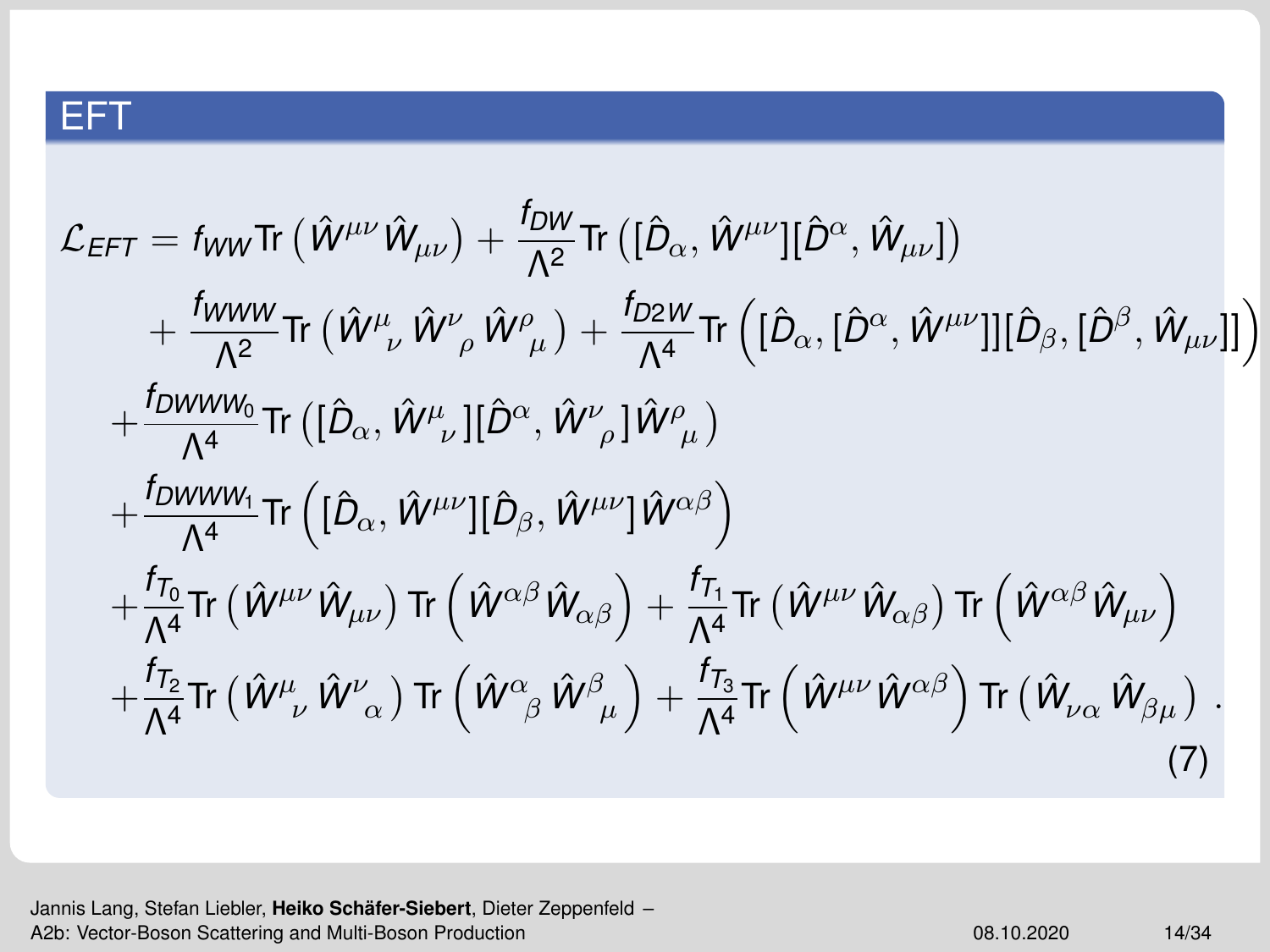## Matching

- Matching for  $p_{i}\cdot p_{j}\ll M^{2}$
- **Propagator corrections**

$$
f_{WW} = \sum_{F} n_F \frac{T_F}{24\pi^2} \left( \Delta_{\epsilon} + \log \left( \frac{\mu^2}{M_F^2} \right) \right)
$$
  
+ 
$$
\sum_{S} n_S \frac{T_S}{96\pi^2} \left( \Delta_{\epsilon} + \log \left( \frac{\mu^2}{M_S^2} \right) \right),
$$
(8)  

$$
\frac{f_{DW}}{\Lambda^2} = \sum_{F} n_F \frac{T_F}{120\pi^2 M_F^2} + \sum_{S} n_S \frac{T_S}{960\pi^2 M_S^2},
$$
(9)  

$$
\frac{f_{D2W}}{\Lambda^4} = \sum_{F} n_F \frac{T_F}{1120\pi^2 M_F^4} + \sum_{S} n_S \frac{T_S}{13440\pi^2 M_S^4}.
$$
(10)

Jannis Lang, Stefan Liebler, Heiko Schäfer-Siebert, Dieter Zeppenfeld -[A2b: Vector-Boson Scattering and Multi-Boson Production](#page-0-0) 08.10.2020 15/34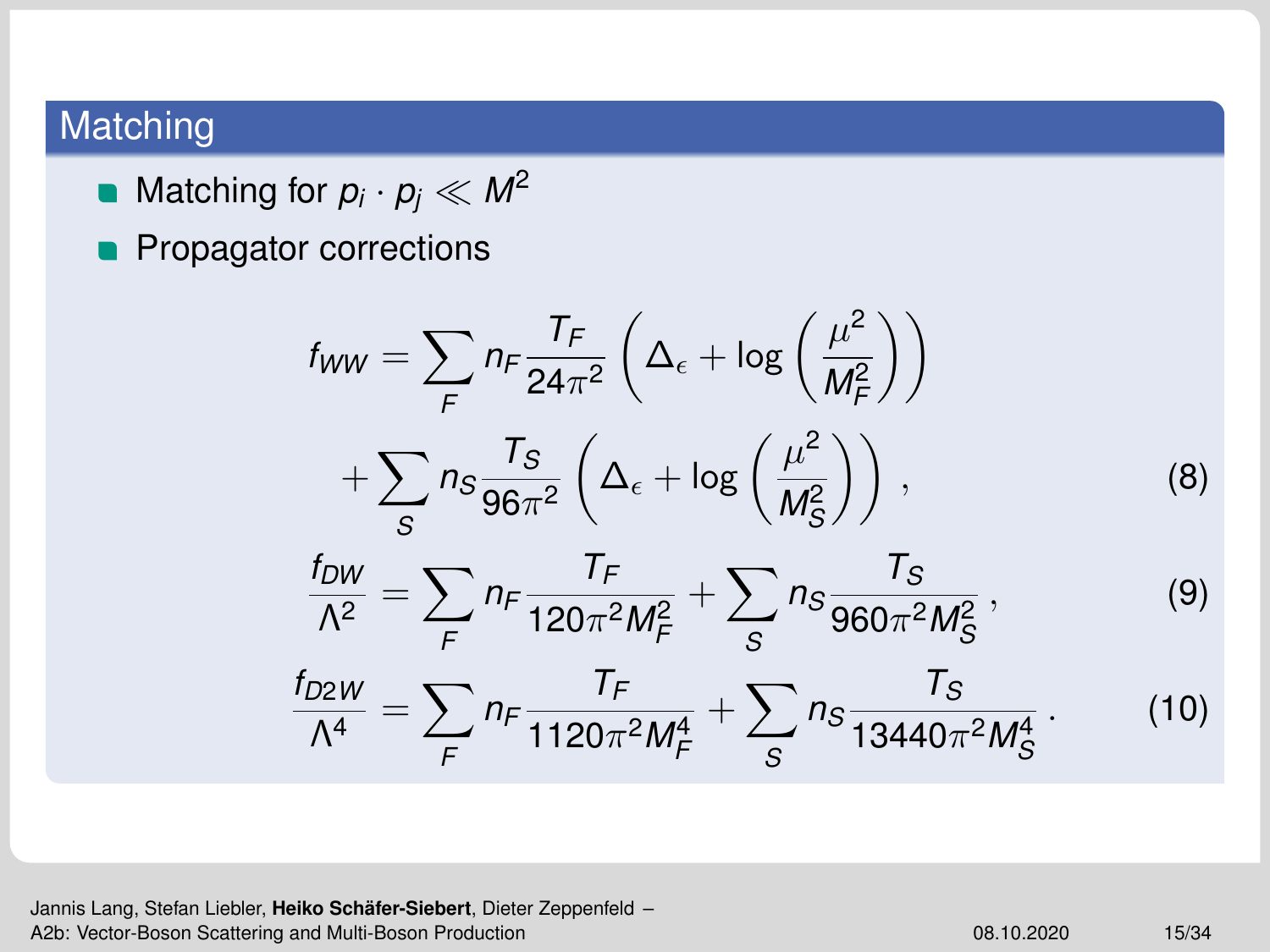## Matching

**n** Three gauge boson vertex

$$
\frac{f_{WWW}}{\Lambda^2} = \sum_{F} n_F \frac{13T_F}{360\pi^2 M_F^2} + \sum_{S} n_S \frac{T_S}{360\pi^2 M_S^2},
$$
(11)

#### **Four gauge boson vertex**

...

$$
\frac{f_{T_0}}{\Lambda^4} = \sum_{F} n_F \frac{(-14C_{2,F} + 1)T_F}{10080\pi^2 M_F^4} + \sum_{S} n_S \frac{(7C_{2,S} - 2)T_S}{40320\pi^2 M_S^4},
$$
(12)  

$$
\frac{f_{T_2}}{\Lambda^4} = \sum_{F} n_F \frac{(196C_{2,F} - 397)T_F}{25200\pi^2 M_F^4} + \sum_{S} n_S \frac{(14C_{2,S} - 23)T_S}{50400\pi^2 M_S^4}. \quad (13)
$$
  
...

Jannis Lang, Stefan Liebler, Heiko Schäfer-Siebert, Dieter Zeppenfeld -[A2b: Vector-Boson Scattering and Multi-Boson Production](#page-0-0) 08.10.2020 08.10.2020 16/34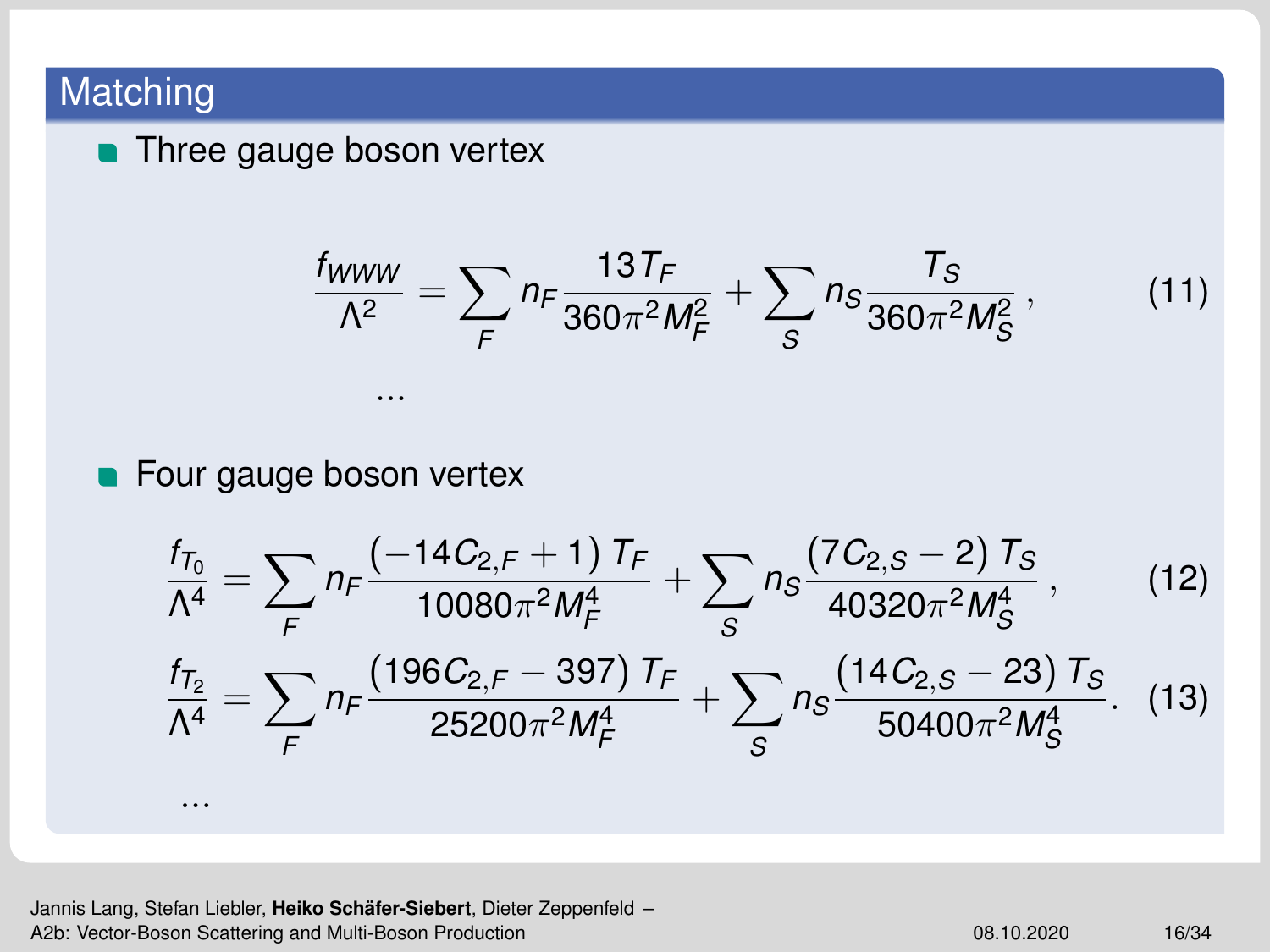#### **Matching**

- Propagator and three gauge boson vertex corrections: *J* 3
- Four gauge boson vertex corrections: *J* 5
- Dimension-8 operators more dominant for larger *J*

## Choice of M and J

Restrictions on J and M

- Dim. 8 operators are dominant
- **Perturbative unitarity**
- Sizalbe but not yet excluded deviation from SM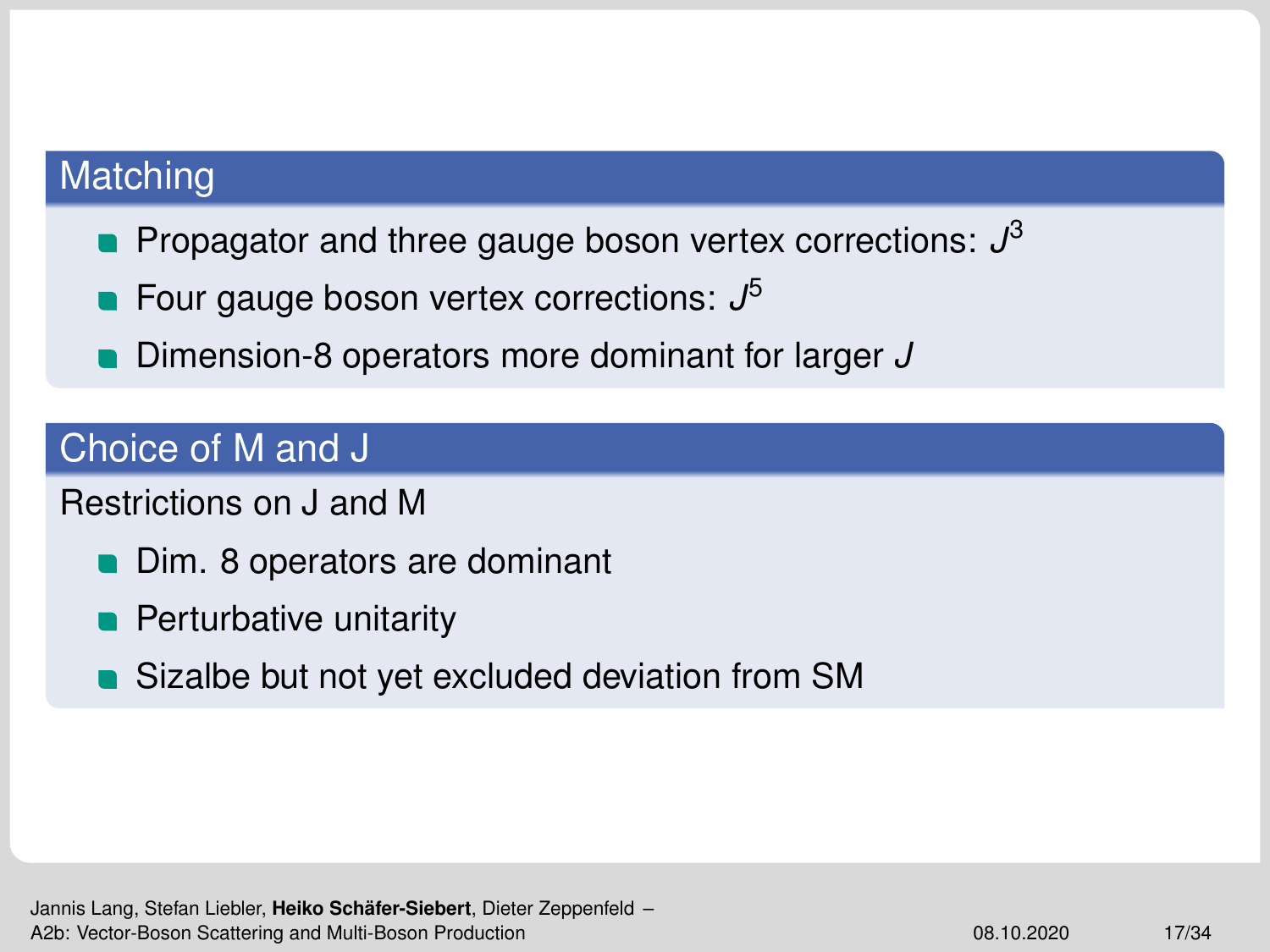#### Experimental Constraints



Value pairs below the curves would be disfavored by experimental analysis.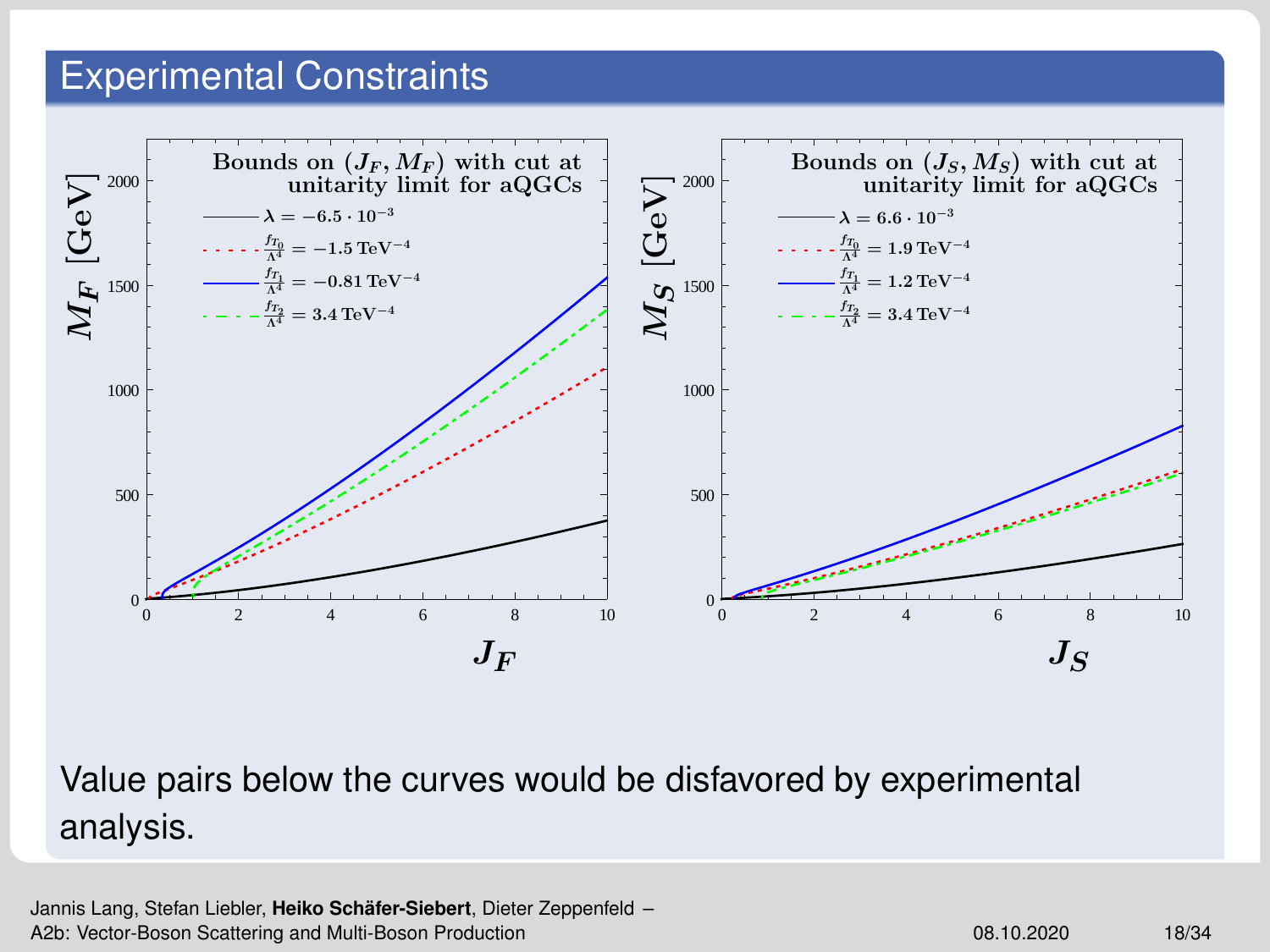#### Perturbative Unitarity, Partial Wave Coefficients



Jannis Lang, Stefan Liebler, **Heiko Schafer-Siebert ¨** , Dieter Zeppenfeld – [A2b: Vector-Boson Scattering and Multi-Boson Production](#page-0-0) 08.10.2020 08.10.2020 19/34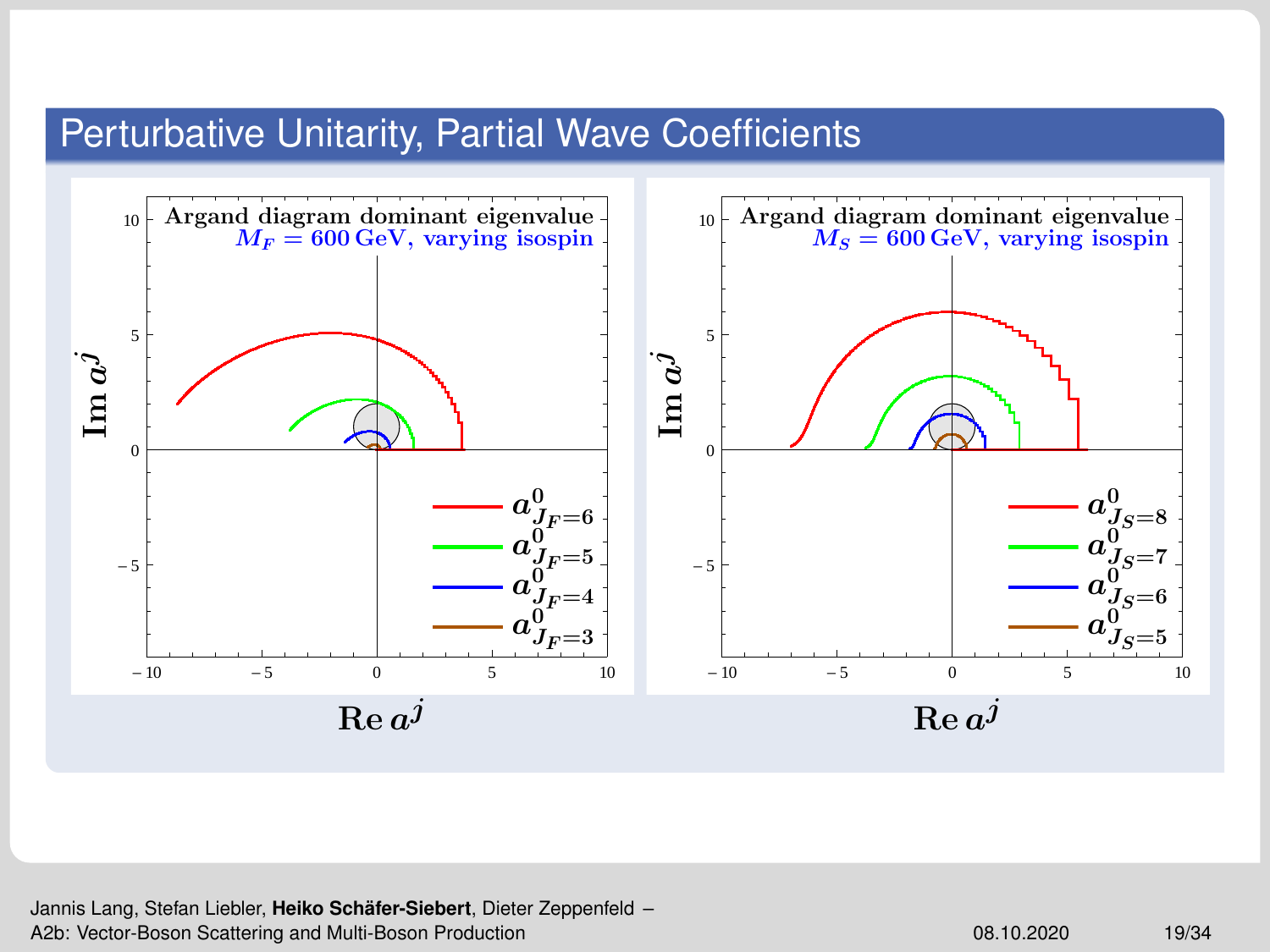## <span id="page-19-0"></span>On Shell Scattering



The cross sections are calculated with the total amplitude squared, only the Full Model (int) result (blue, dashed) is obtained using the typical NLO expansion of the cross section.

Jannis Lang, Stefan Liebler, **Heiko Schafer-Siebert ¨** , Dieter Zeppenfeld – [A2b: Vector-Boson Scattering and Multi-Boson Production](#page-0-0) 08.10.2020 08.10.2020 20/34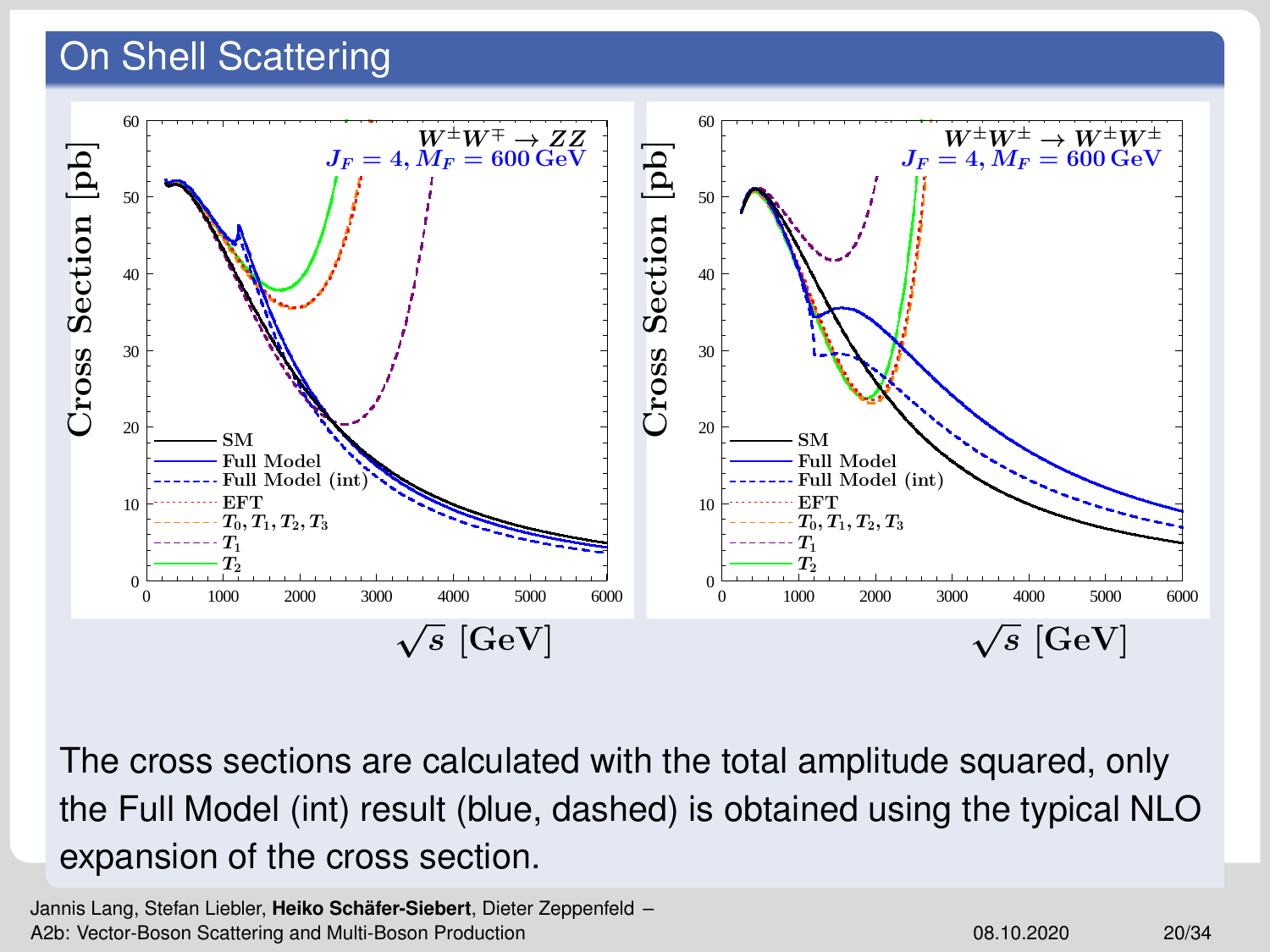## On Shell Scattering



The cross sections are calculated with the total amplitude squared, only the Full Model (int) result (blue, dashed) is obtained using the typical NLO expansion of the cross section.

Jannis Lang, Stefan Liebler, **Heiko Schafer-Siebert ¨** , Dieter Zeppenfeld – [A2b: Vector-Boson Scattering and Multi-Boson Production](#page-0-0) **08.10.2020** 08.10.2020 21/34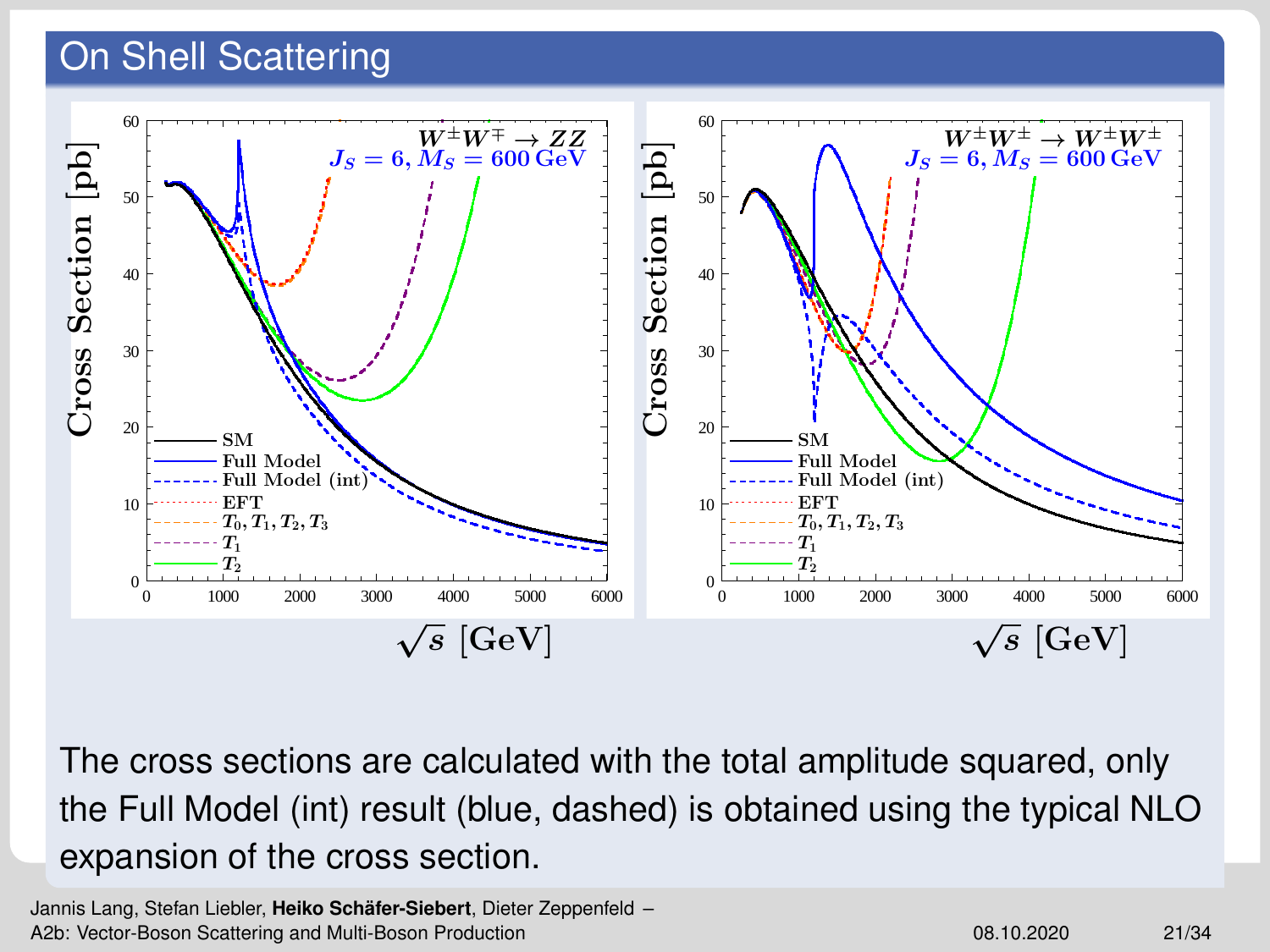#### On Shell Scattering



Depending on the process:

- Constructive or destructive interference between different T-operators
- Constructive or destructive interference between the SM and the toy model

Good agreement between EFT and toy model up to  $1 \text{ TeV}$ Dim-6 operators are negligible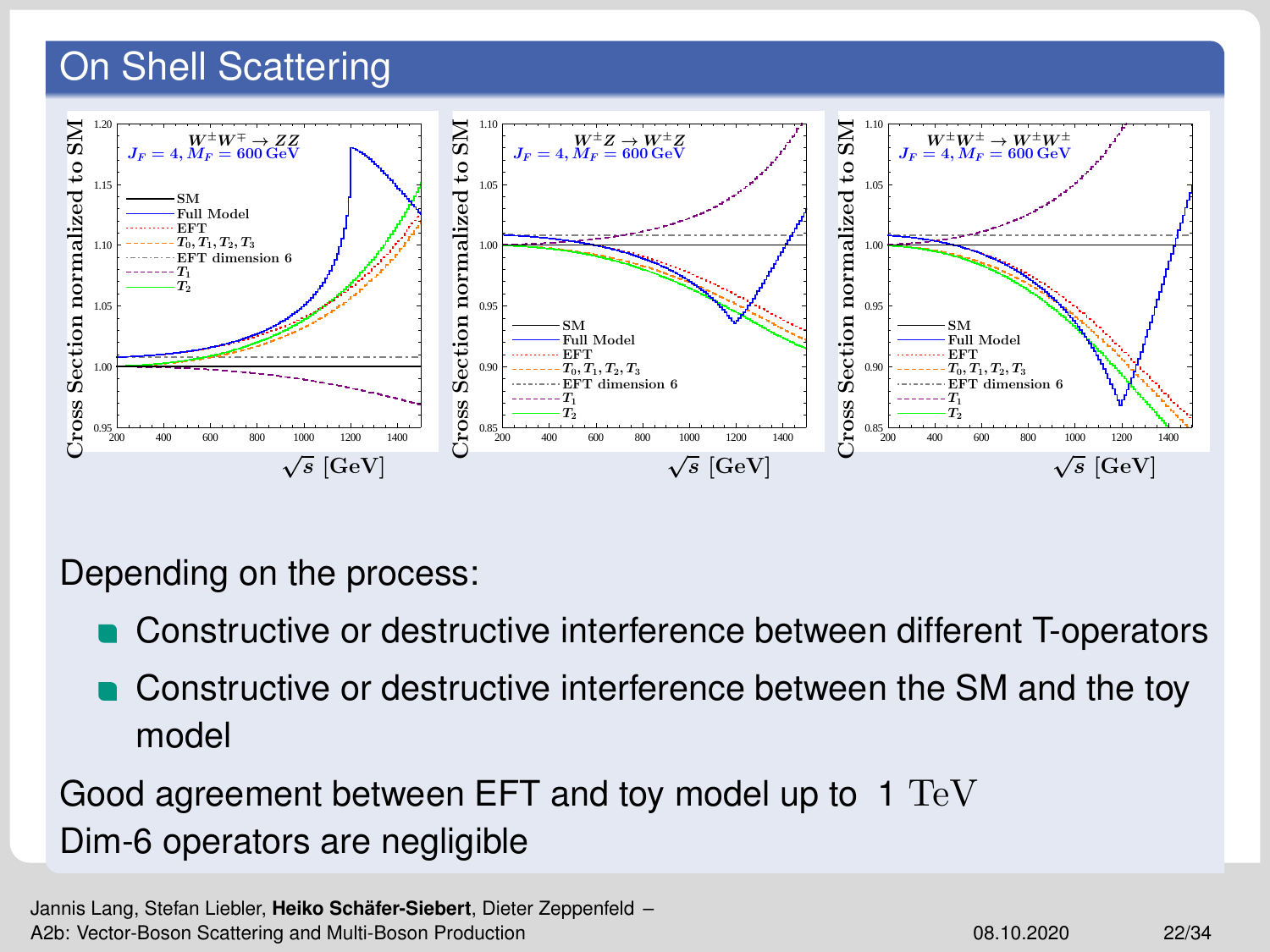## <span id="page-22-0"></span>Full Analysis (VBFNLO)

Process:

 $p p \to W^\pm Z$ jj  $\to$  l $' {}^\pm \nu_{l'}$ l $^\pm$ l $\bar {}^\mp$ jj Cuts:

| $p''_T, p'_T > 20 \text{ GeV},$    | $ \eta^e  < 2.5,$           | $ \eta^\mu  < 2.4$                   |
|------------------------------------|-----------------------------|--------------------------------------|
| $ m_{ll} - m_Z  < 15 \text{ GeV},$ | $m_{3l} > 100 \text{ GeV},$ | $p_T^{\text{miss}} > 30 \text{ GeV}$ |
| $ \eta^j  < 4.7,$                  | $p'_T > 50 \text{ GeV},$    | $ \Delta R(j, l)  > 0.4$             |
| $m_{jj} > 500 \text{ GeV},$        | $ \Delta \eta_{jj}  > 2.5,$ | $\max(z_l^*) < 1.0.$                 |

Jannis Lang, Stefan Liebler, Heiko Schäfer-Siebert, Dieter Zeppenfeld -[A2b: Vector-Boson Scattering and Multi-Boson Production](#page-0-0) 08.10.2020 23/34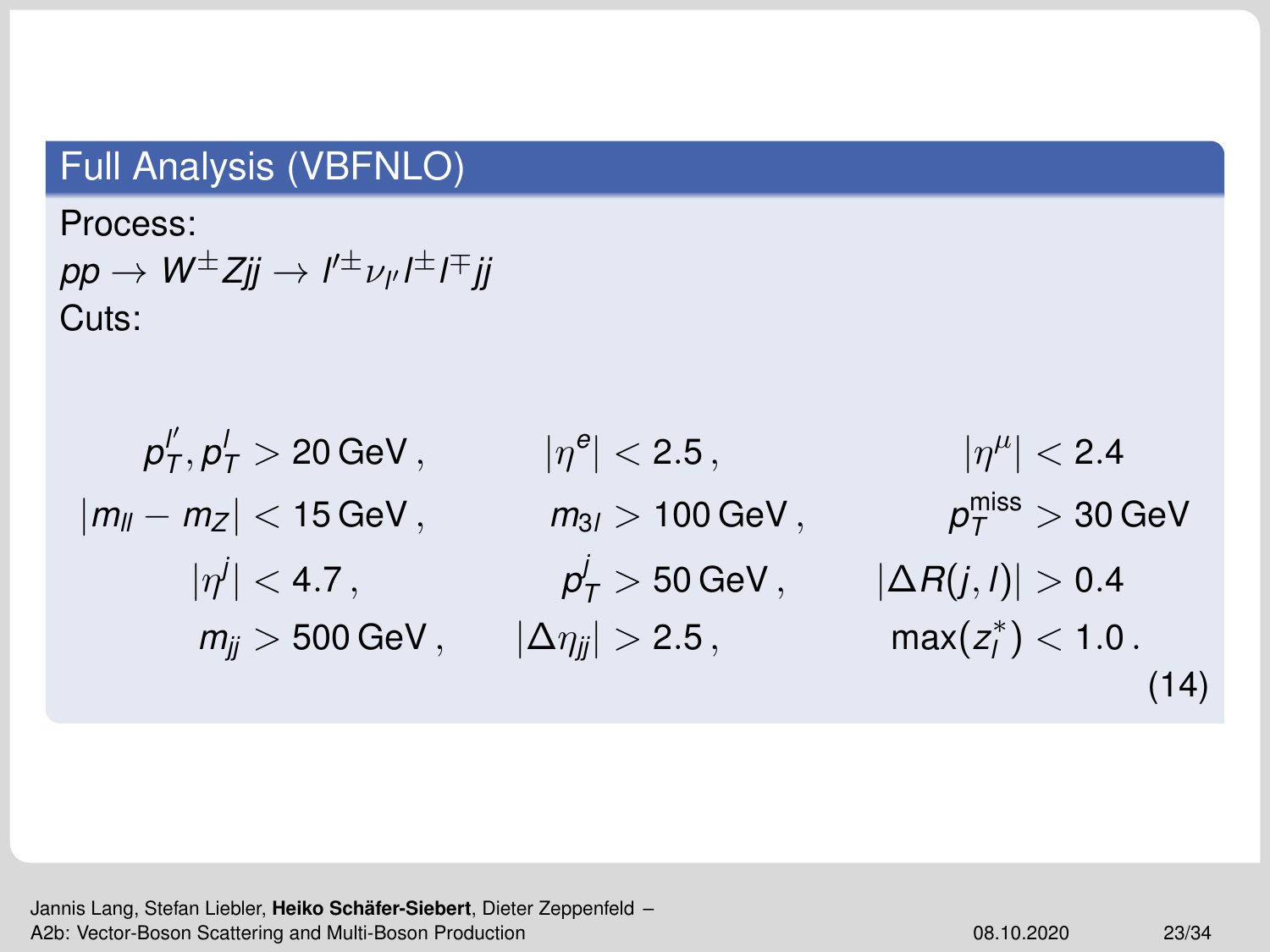

The number of events are shown for an integrated luminosity of 137 fb $^{-1}$ .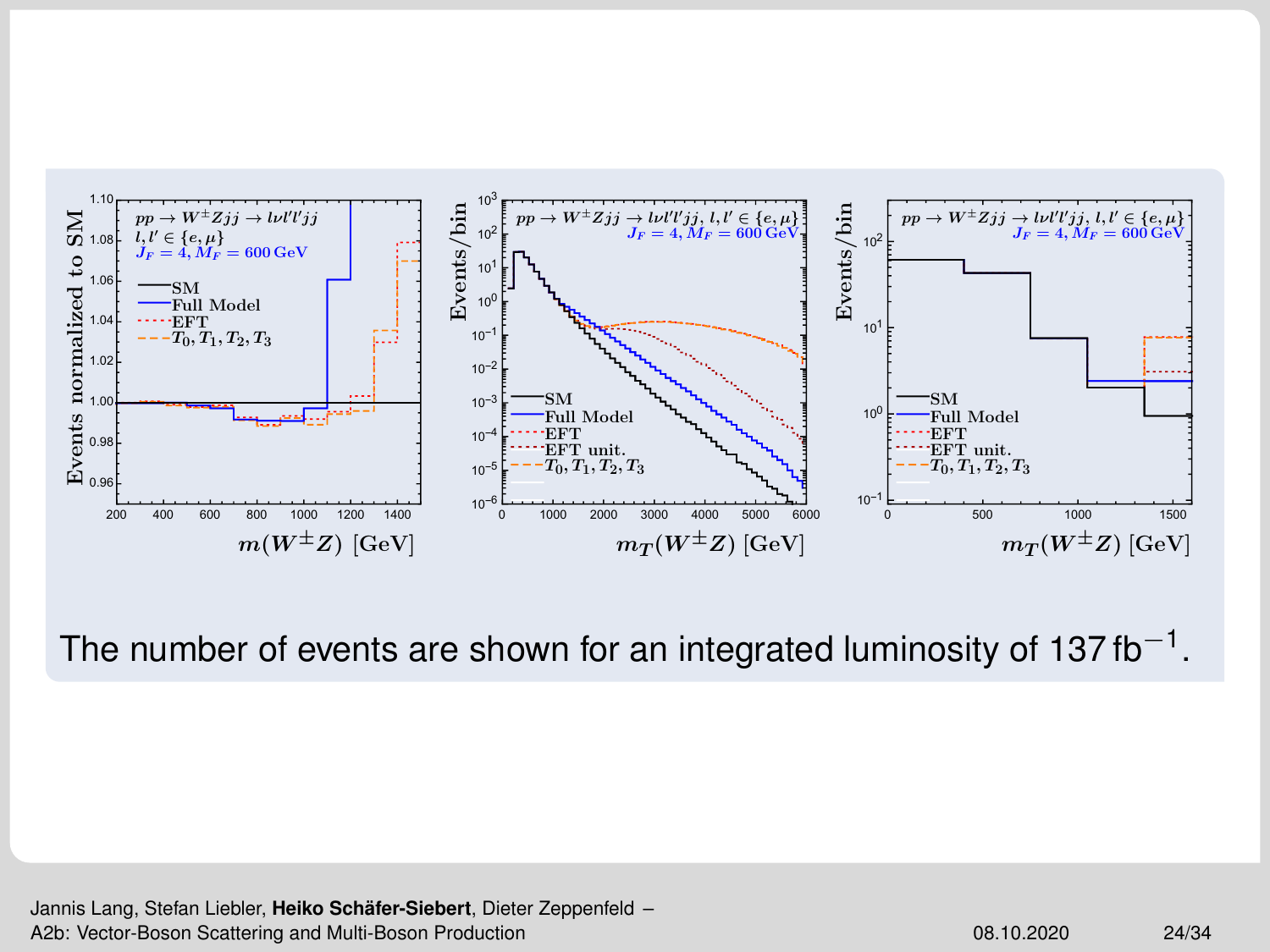## Full Analysis (VBFNLO)

Process:

 $p p \to W^\pm W^\pm j j \to l^\pm \nu_l l'^\pm \nu_{l'}$ Cuts:

| $p''_T, p'_T > 20 \text{ GeV},$    | $ \eta^e  < 2.5,$           | $ \eta^\mu  < 2.4$                   |
|------------------------------------|-----------------------------|--------------------------------------|
| $ m_{ll} - m_Z  < 15 \text{ GeV},$ | $m_{ll} > 20 \text{ GeV},$  | $p_T^{\text{miss}} > 30 \text{ GeV}$ |
| $ \eta^j  < 4.7,$                  | $p'_T > 50 \text{ GeV},$    | $ \Delta R(j, l)  > 0.4$             |
| $m_{jj} > 500 \text{ GeV},$        | $ \Delta \eta_{jj}  > 2.5,$ | $\max(z_l^*) < 0.75.$                |

Jannis Lang, Stefan Liebler, Heiko Schäfer-Siebert, Dieter Zeppenfeld -[A2b: Vector-Boson Scattering and Multi-Boson Production](#page-0-0) 08.10.2020 08.10.2020 25/34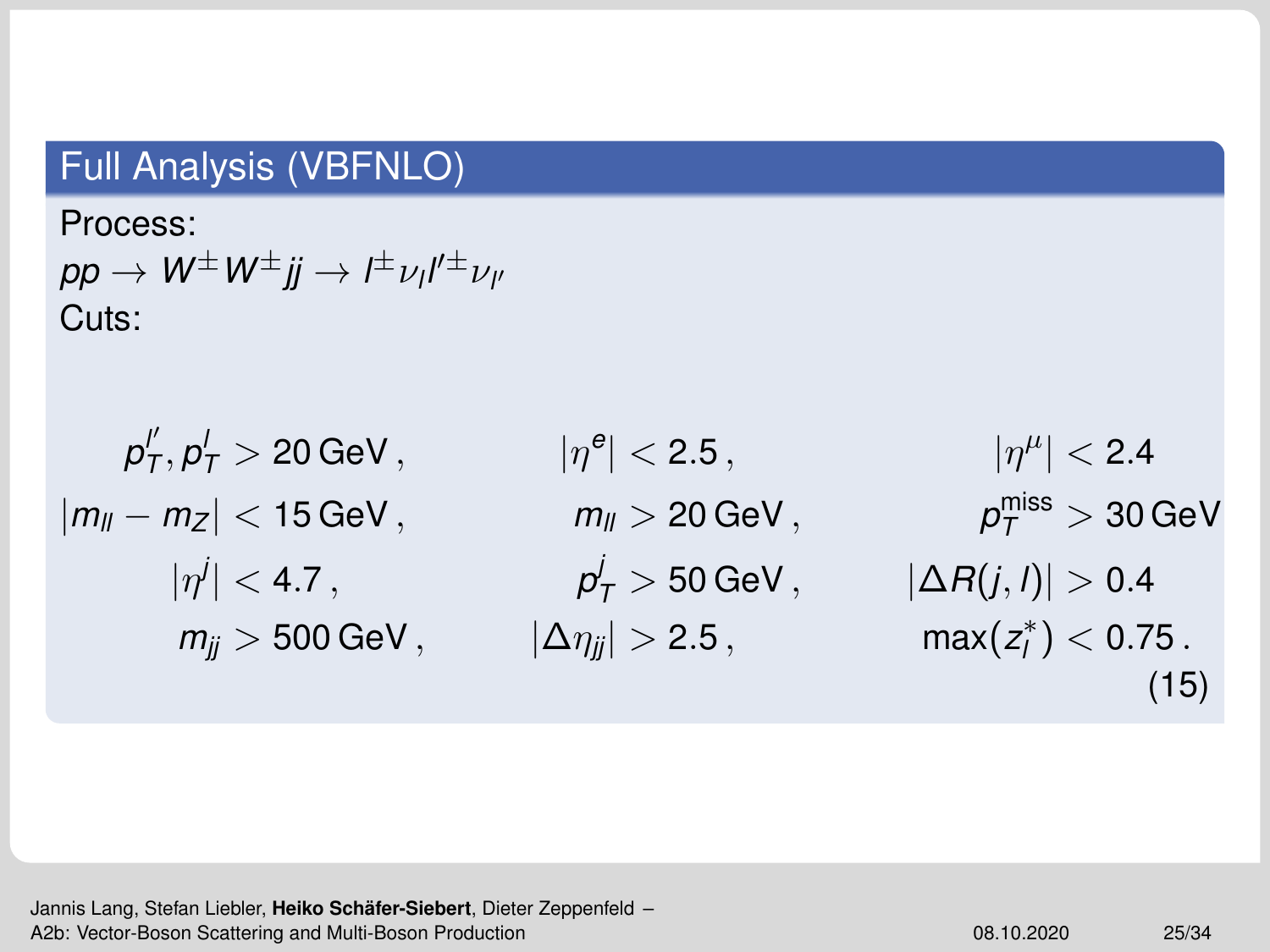

The number of events are shown for an integrated luminosity of 137 fb $^{-1}$ .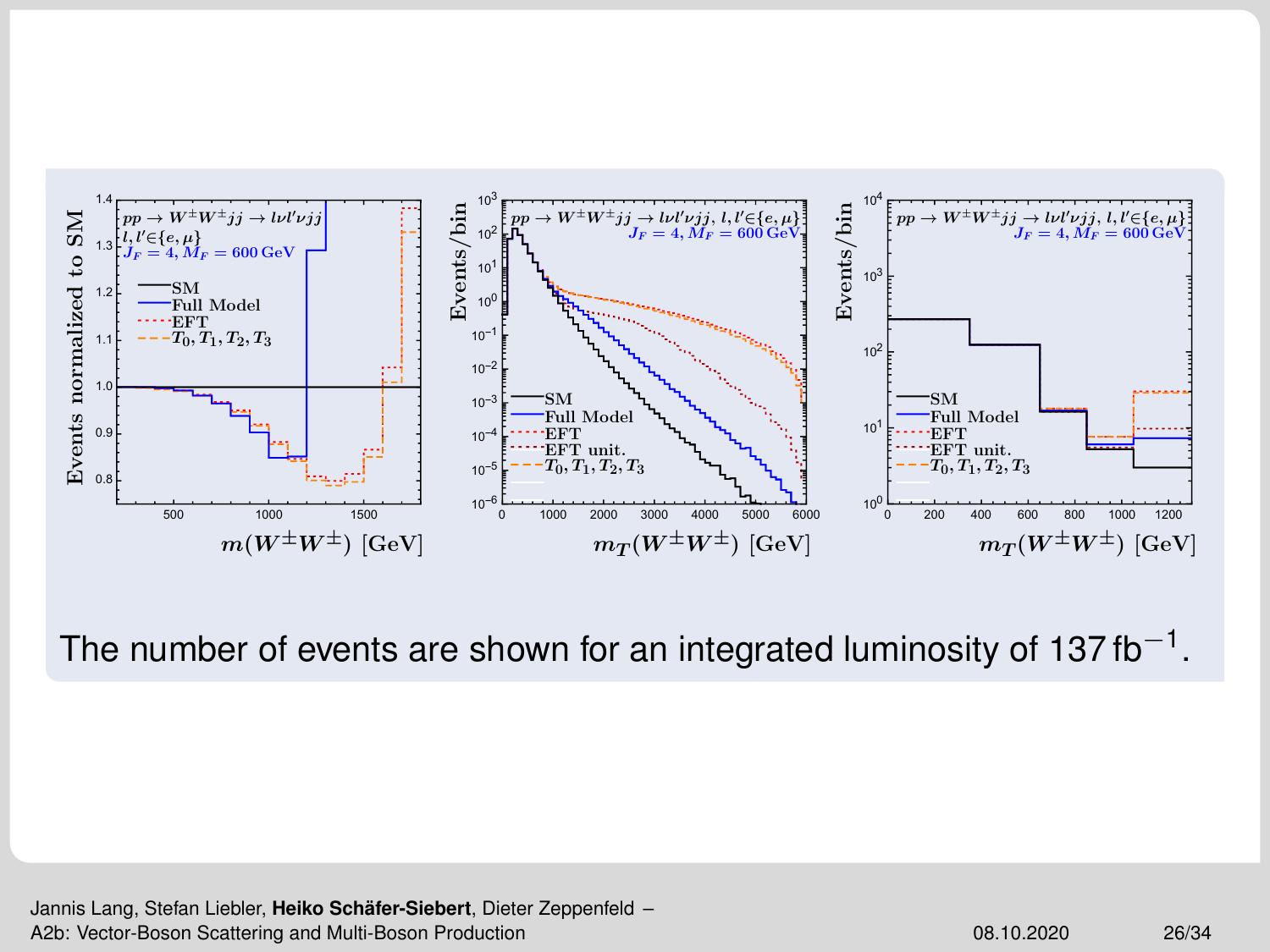#### **Conclusion**

Toy Model:

- Additional *SU*(2)*<sup>L</sup>* multiplets with large isospin J
- Coupling only to vector bosons (impact on VBS)
- Constructive (ZZ) and destructive (ssWW, WZ) interference with SM
- Destructive interference only visible in *m*(*VV*) distribution, not in experimentally accessible *mt*(*VV*) distribution
- Even our exotic choice of  $J_s = 6$  ( $J_F = 4$ ) and  $M = 600$  GeV is compatible with SM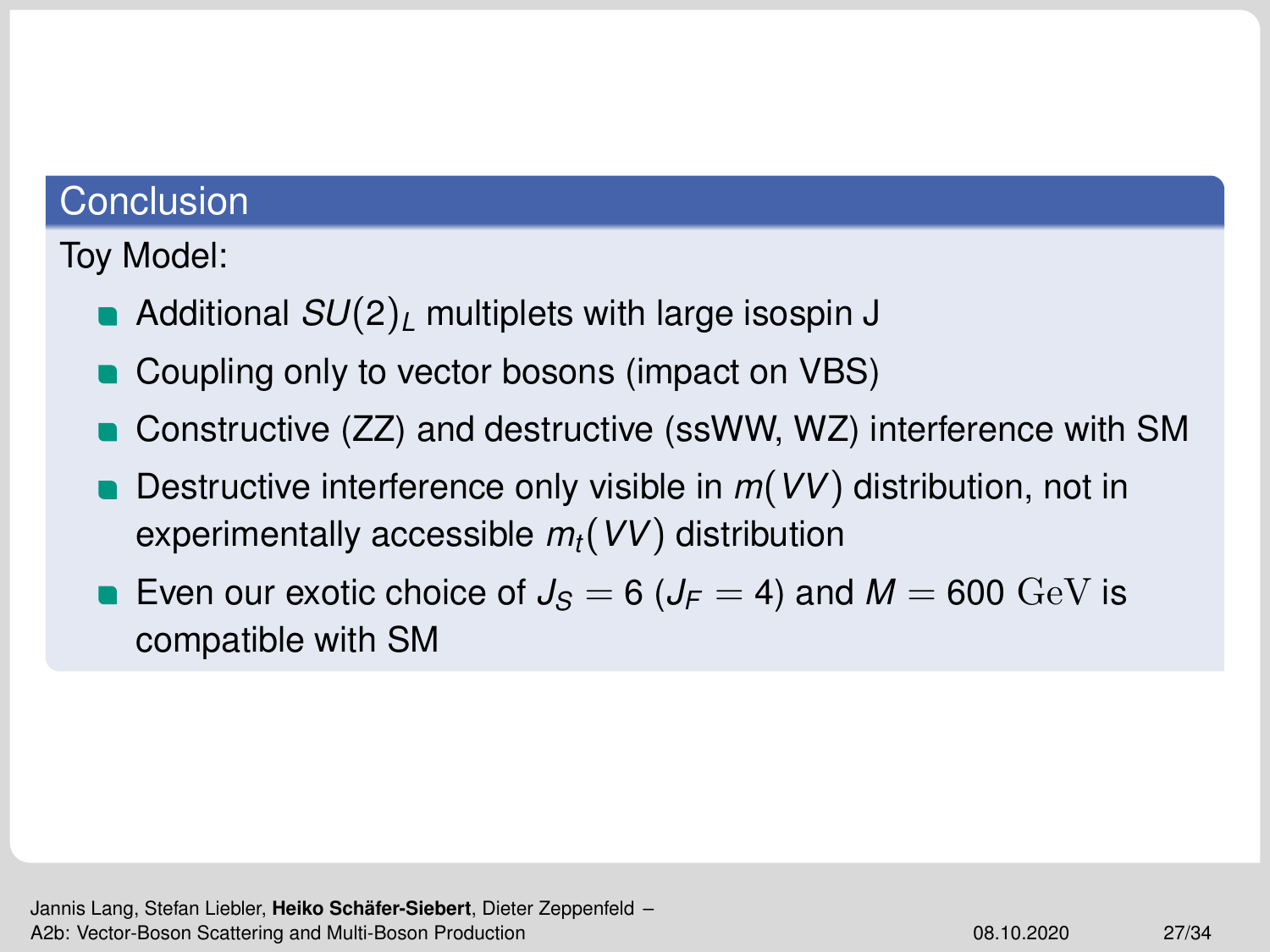#### <span id="page-27-0"></span>**Conclusion**

## EFT:

- **Dimension 8 operators can be important than dimension 6 operators** (large J)
- **Destructive interference between different**  $\mathcal{O}_\mathcal{T}$  **operators (single** operator bounds overly constrain the model)
- Good agreement with Toy up to 1 TeV for  $M = 600 \text{ GeV} = \Lambda_{\text{FFT}}$
- Large deviations between EFT and the toy model at the pair production threshold (1.2 TeV)
- A unitarization improves the high energy behavior of the EFT but not in the threshold region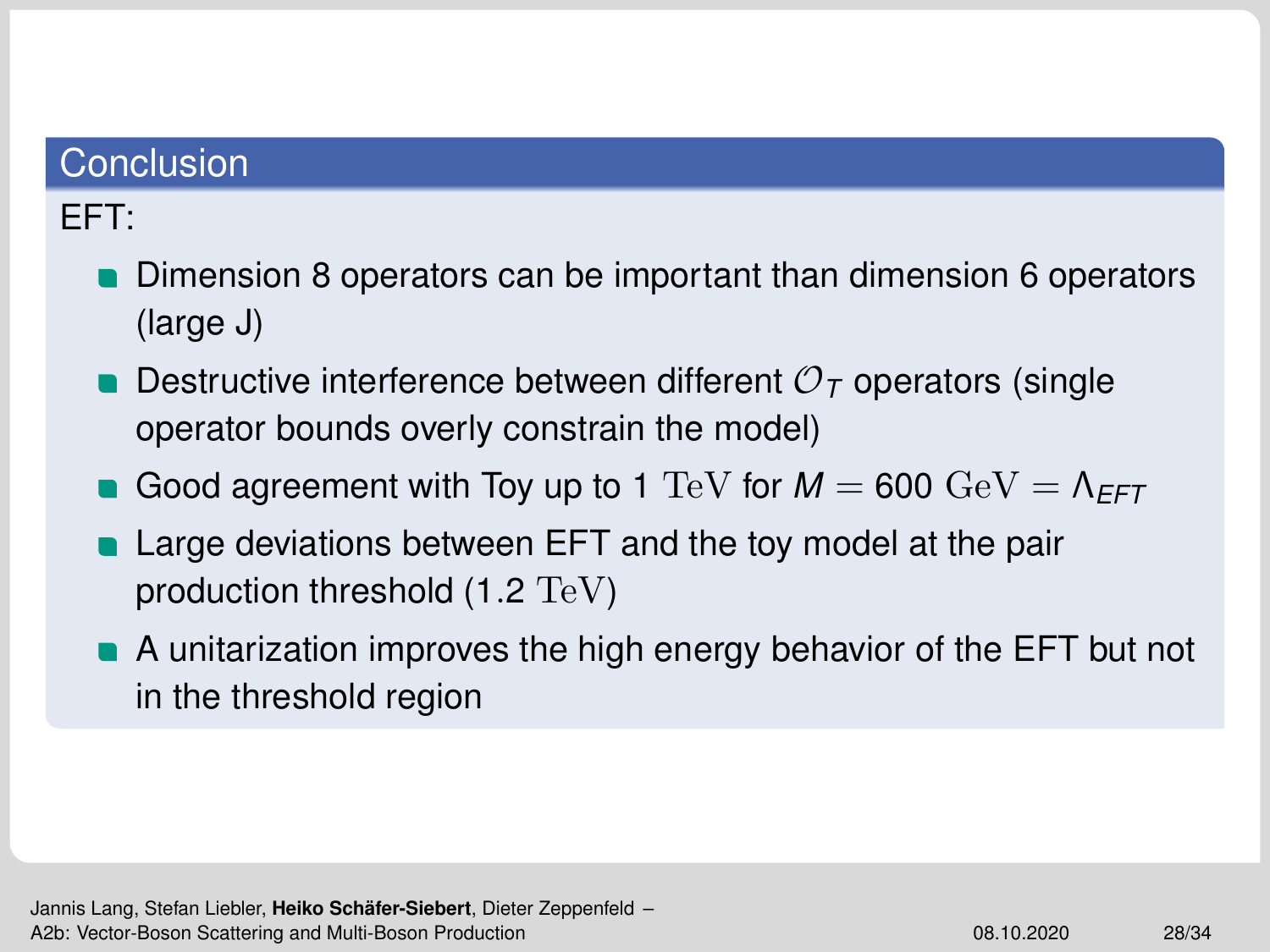Backup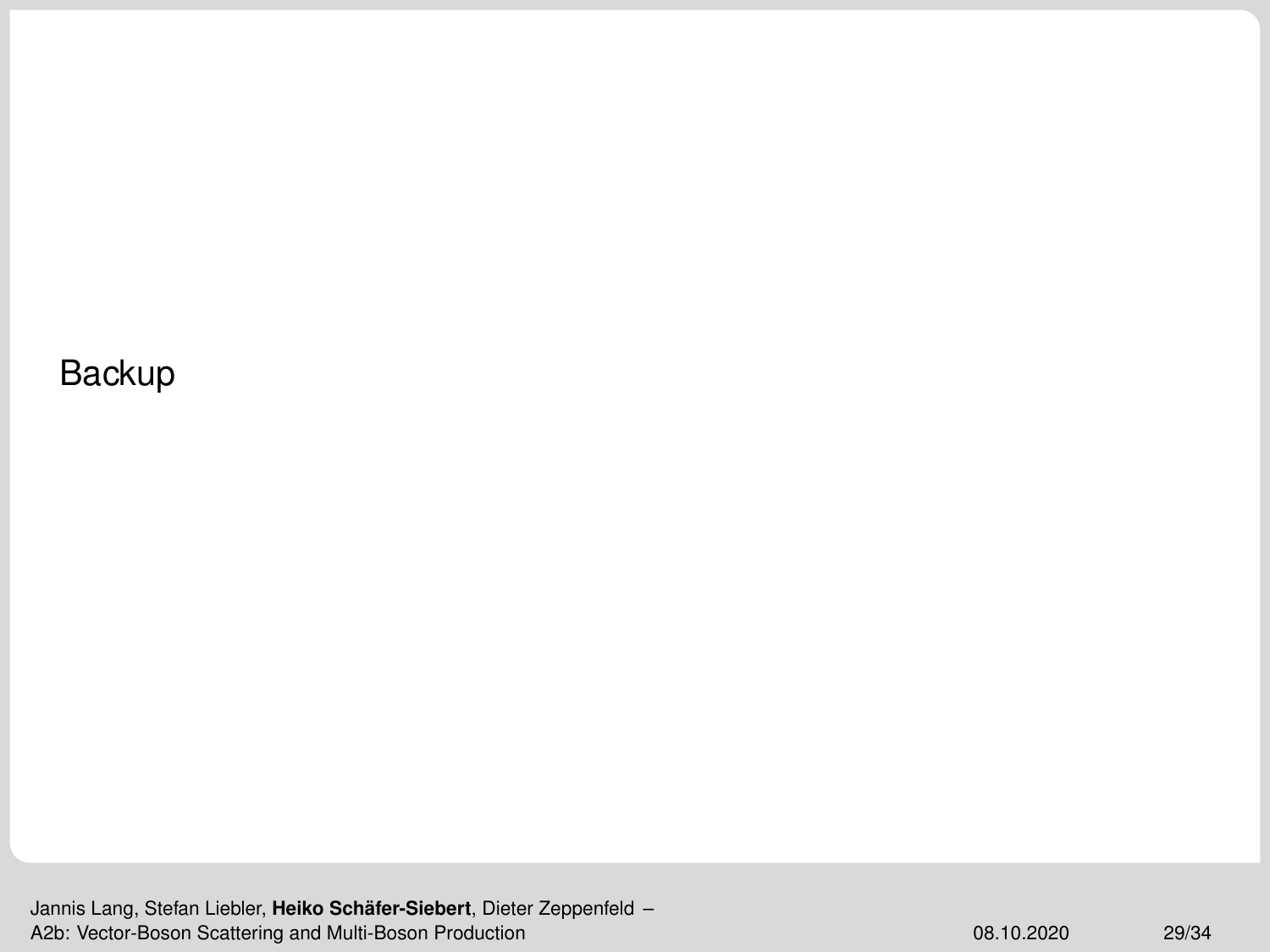## Full Analysis (VBFNLO)

Process:

 $p p \to Z Z j j \to l^{\prime \pm} l^{\mp} l^{\pm} l^{\mp} j j$ Cuts:

| $p''_T, p'_T > 20 \text{ GeV},$            | $ \eta^e  < 2.5,$           | $ \eta^\mu  < 2.4$         |
|--------------------------------------------|-----------------------------|----------------------------|
| $ \eta^j  < 4.7,$                          | $p'_T > 30 \text{ GeV}$     |                            |
| $ \Delta R(j, l)  > 0.3,$                  | $m_{jj} > 400 \text{ GeV},$ | $ \Delta \eta_{jj}  > 2.4$ |
| $40 \text{ GeV} < m_{ll}, m_{l'l'} < 120.$ | (16)                        |                            |

Jannis Lang, Stefan Liebler, Heiko Schäfer-Siebert, Dieter Zeppenfeld -[A2b: Vector-Boson Scattering and Multi-Boson Production](#page-0-0) 08.10.2020 08.10.2020 30/34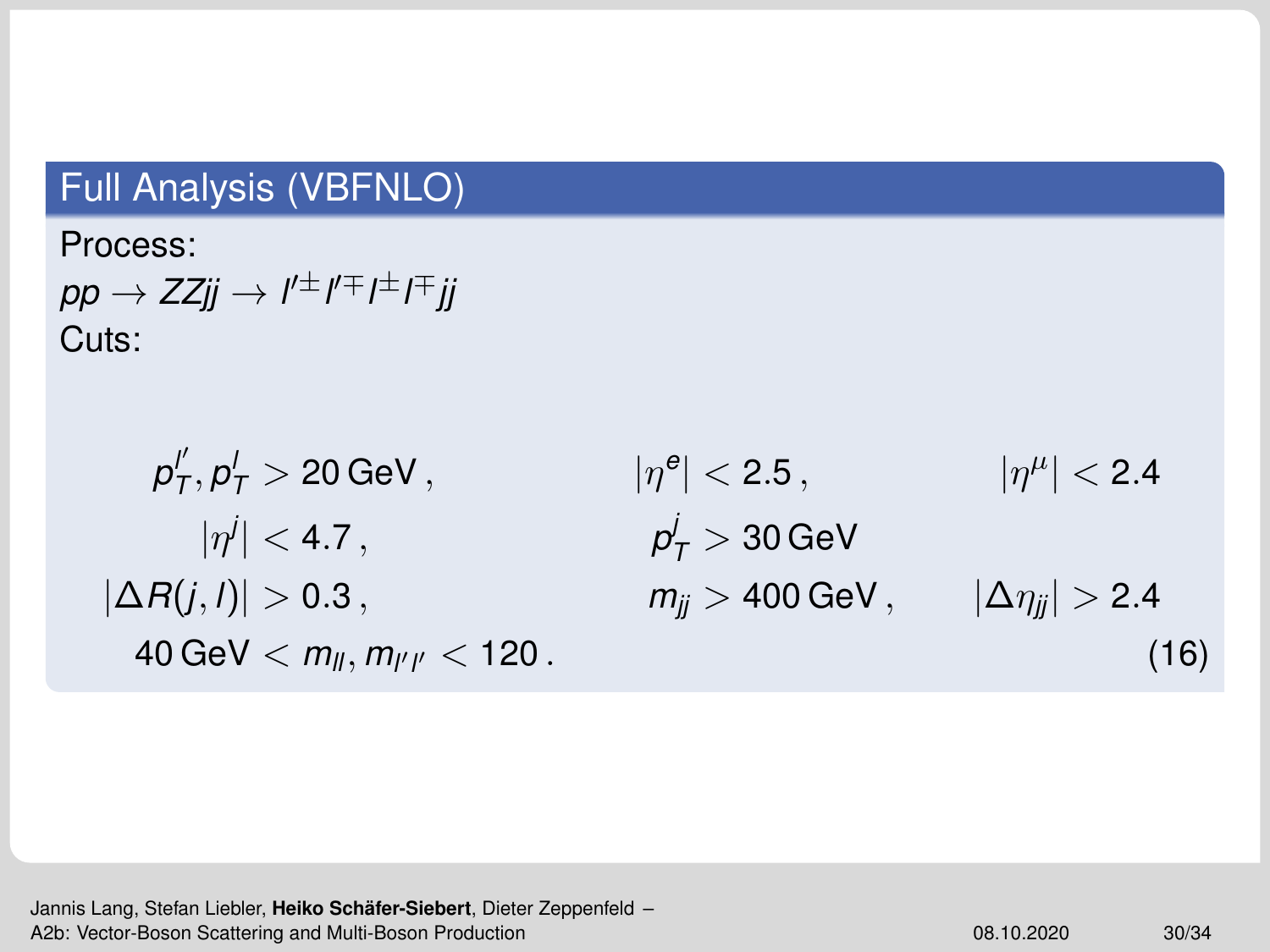

The number of events are shown for an integrated luminosity of 137 fb $^{-1}$ .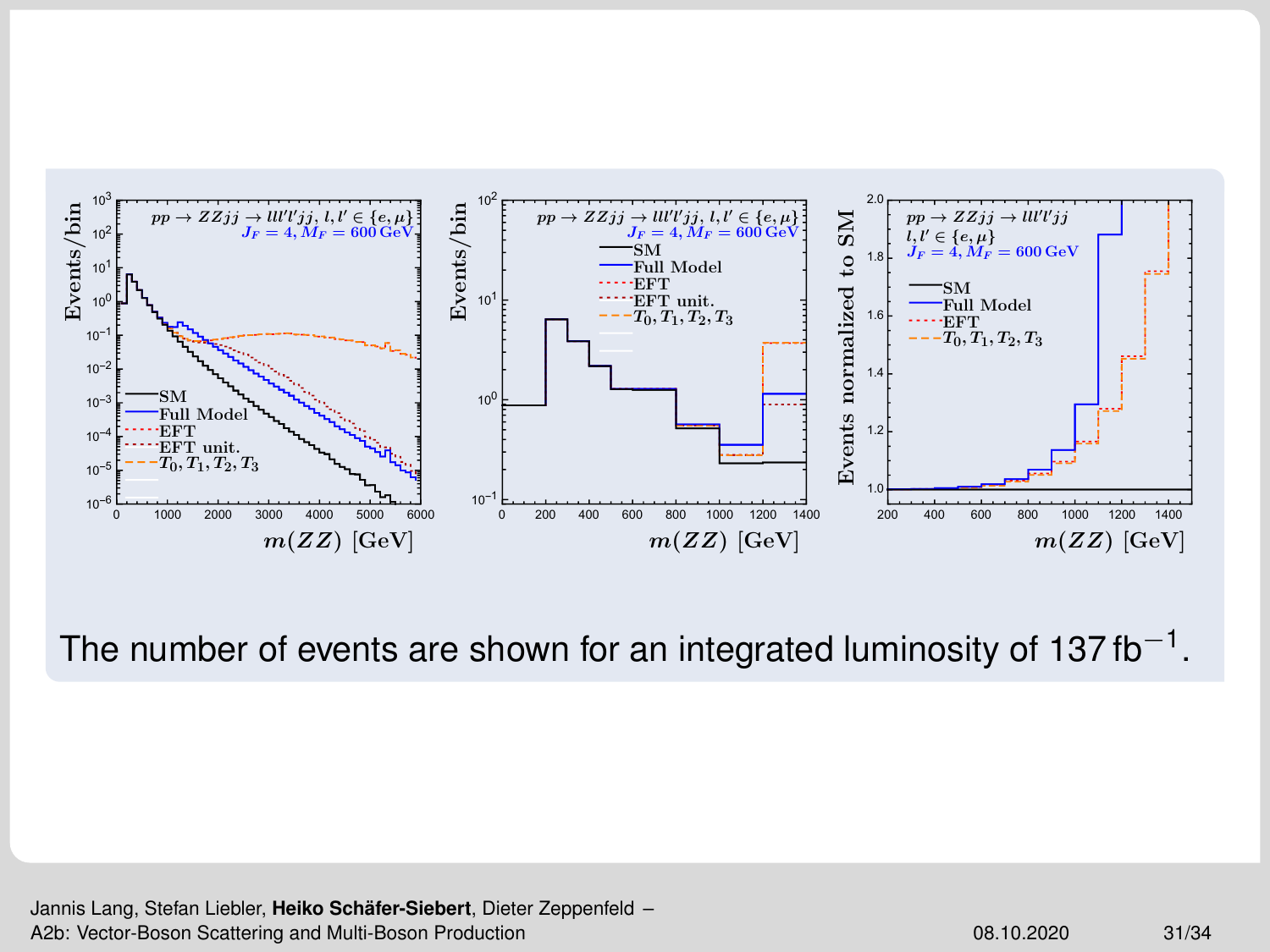#### Drell-Yan



Figure: Estimation of the modification of Drell-Yan like four-fermion processes given by absolute square of the ratio of the one-loop resummed vector-boson propagator divided by the tree-level SM propagator.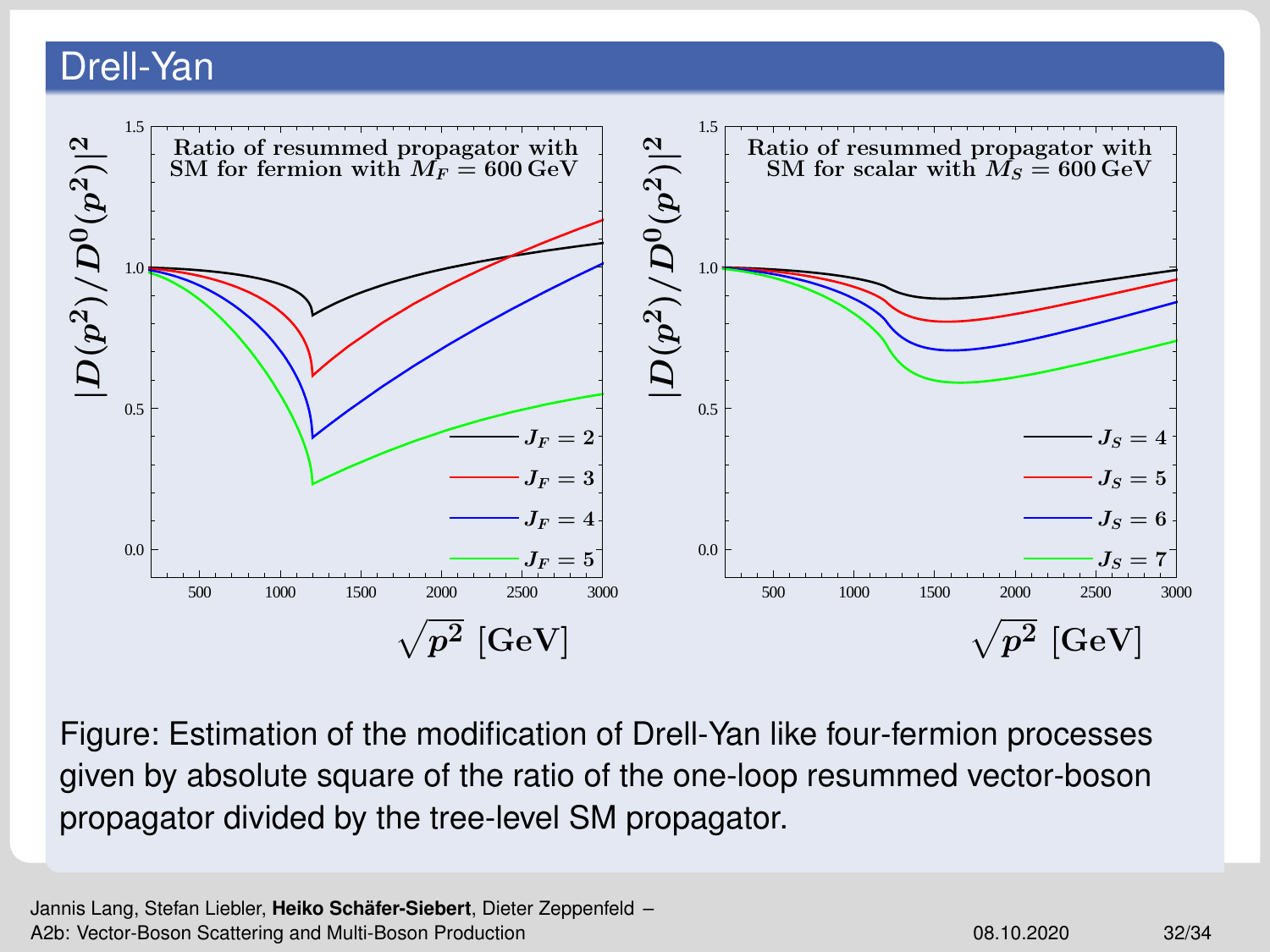$$
\frac{f_{WWW}}{\Lambda^2} = \sum_{F} n_F \frac{13T_F}{360\pi^2 M_F^2} + \sum_{S} n_S \frac{T_S}{360\pi^2 M_S^2},
$$
(17)  

$$
\frac{f_{DWWW_0}}{\Lambda^4} = \sum_{F} n_F \frac{2T_F}{105\pi^2 M_F^4} + \sum_{S} n_S \frac{T_S}{1120\pi^2 M_S^4},
$$
(18)  

$$
\frac{f_{DWWW_1}}{\Lambda^4} = \sum_{F} n_F \frac{T_F}{630\pi^2 M_F^4} + \sum_{S} n_S \frac{T_S}{4032\pi^2 M_S^4}.
$$
(19)

Jannis Lang, Stefan Liebler, **Heiko Schäfer-Siebert**, Dieter Zeppenfeld –<br>[A2b: Vector-Boson Scattering and Multi-Boson Production](#page-0-0) **20.10.2020 33/344** 33/34